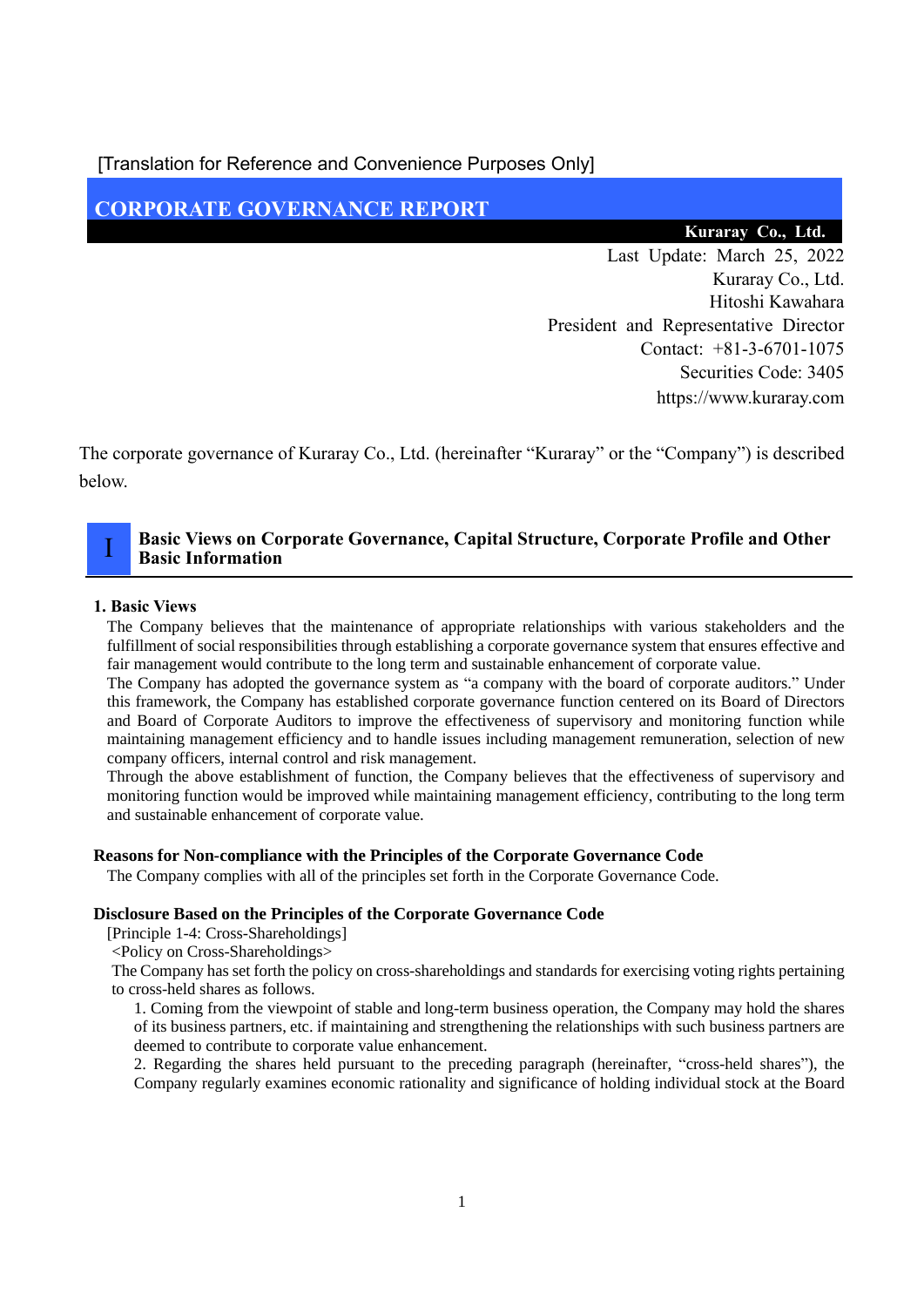of Directors meetings in consideration of benefits and risks associated with such holding, capital cost and other factors. The Company will sell shares of stocks, as necessary, whose holding was deemed not to be appropriate based on the examination to reduce such stocks.

3. Concerning the voting rights pertaining to the cross-held shares, the Company appropriately exercises such voting rights in light of the objectives of shareholdings set forth in the preceding two paragraphs, taking into consideration the business conditions of the companies and potential impact to the business operation of the Company or a subsidiary of the Company (hereinafter "the Group"). Particularly, the Company carefully exercises such voting rights in a case where performance of the companies has been sluggish for a long period of time or a serious scandal has occurred or in a case where a proposal that would impair shareholders' value was made.

<Content of Examination on the Propriety of Holding Cross-Held Shares>

In the fiscal year ended December 31, 2021, the Company sold all shares of 2 stocks and part of 2 stocks of its cross-held listed shares. Additionally, as the result of an examination at the Board of Directors meeting held on February 9, 2022 of the economic rationality and significance of holding individual cross-held listed stocks for the fiscal year ended December 31, 2021 (examination on cross-held shares as of the end of December 2021) in consideration of benefits and risks, capital cost and other factors associated with such holding, the Company plans to continue with the sale of some stocks.

[Principle 1-7: Related Party Transactions]

The Company stipulates that transactions with competitors held by a Director, transactions between the Company and a Director, and transactions involving any conflict of interests would require the approval of the Board of **Directors** 

[Supplementary Principle 2-4-1: Ensuring Diversity in the Promotion to Core Human Resources]

The Kuraray Group consists of employees from various nationalities and backgrounds, and the active participation of all diverse members is crucial to the long-term and sustainable improvement of corporate value. To achieve this, the Company has developed the "Kuraray Group Global HR Policy" as a common HR policy to the Group. In addition, the Company has established the "Kuraray Group Diversity and Inclusion Guiding Principles" that is focused on diversity of human resources. Based on these policies, the Company is improving human resource development program or the environment of workplaces.

The Group's goals for ensuring diversity in the promotion to core human resources are as follows.

<Goals for ensuring diversity in the promotion to core human resources>

1. Assumptions

 "Core human resources" are defined as managers. The state of progress will reflect the status of inclusion of foreign national managers by allowing not only the Company's registered employees (excluding production plants), but also registered employees of overseas affiliates who work at the Company's Japan locations to be eligible for management positions.

 "Women, foreign nationals, and mid-career hires" are regarded as one category of diversity components, and targets are set for the percentage of the total number of persons in this category to the total number of managers.

2. Goals

 Women, foreign nationals, and mid-career hires accounted for 12% of managers as of September 30, 2021 (women 5.1%, foreign nationals 1.2%, mid-career hires 7.7%, with some overlap among each).

• The goal is to reach 25% by fiscal 2030.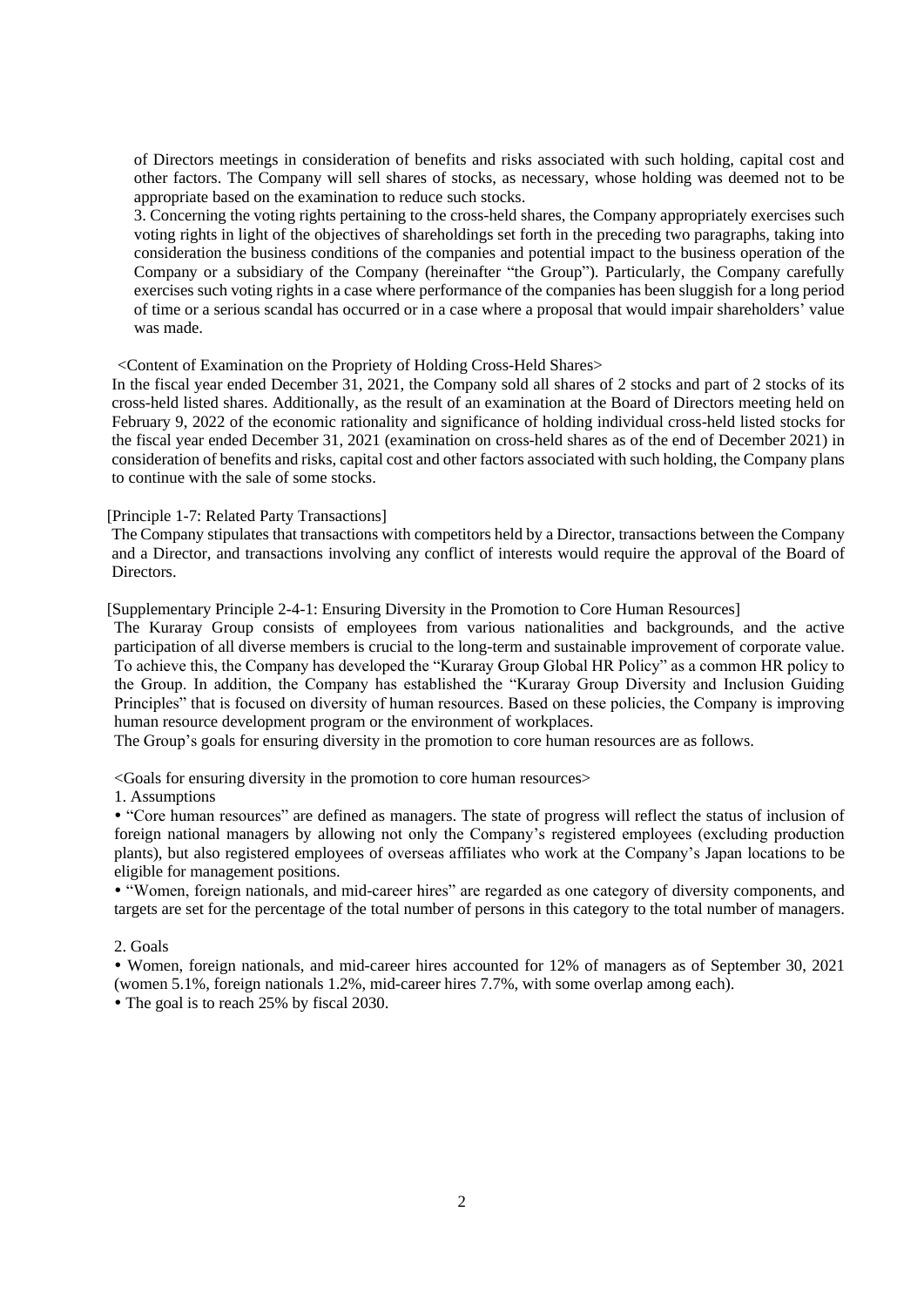[Principle 2-6: Roles of Corporate Pension Funds as Asset Owners]

Regarding the management of corporate pension funds of the Company, the Finance Department, which specializes in fund management, monitors management policy, method and status through an external management agency.

[Principle 3-1: Full Disclosure]

(i) Company objectives (e.g., business principles), management strategies and management plans <Company objectives (e.g., business principles)> Based on our history and moving towards the future, we at the Company develop our corporate activities by adhering to "Our Mission" that represents how the Group should act to meet the society's expectations and make contribution thereto, and act in accordance with "Our Values" and "Our Commitment."

[Our Mission]

We are committed to developing new fields of business using pioneering technology that improves the environment and enhances the quality of life throughout the world.

For people and the planet – to achieve what no one else can.

[Our Values]

Philosophy:

Respect for individuals,

Close cooperation to attain shared goals,

Constant creation of new value

Guiding Principles:

Safety is the cornerstone of everything we do

Customers' needs are our top priority

We act on ideas in the workplace

[Our Commitment]

We will constantly develop and provide safe, high-quality products and services.

We will maintain a sound relationship with society through good communication.

We will strive to preserve and improve the global environment, and to secure safety and health in all our workplaces.

We will value all members of the Kuraray community and respect their rights.

We will always conduct businesses in a free, fair and transparent manner.

We will honor all intellectual property and secure data and information in a proper manner.

The Company formulated "The Kuraray Group Code of Conduct" as our guiding principles by breaking down "Our Commitment" and ensures that the officers and employees of the Group are fully aware of it, of which implementation status is checked as necessary.

<Management strategies and management plans>

In line with our long-term vision "Kuraray Vision 2026," which lays out our vision for our centennial in 2026, and our newly formulated Sustainability Long-Term Vision, we started the five-year Medium-Term Management Plan, "PASSION 2026," spanning from fiscal 2022 to fiscal 2026.

1. Long-term vision "Kuraray Vision 2026"

The Kuraray Group's mission is "For people and the planet—to achieve what no one else can." Based on this, in 2017 the Company established the "Kuraray Vision 2026" long-term vision, which we aim to realize by 2026, the centennial of the Company's founding. In formulating the new Medium-Term Management Plan, "PASSION 2026," we partially revised this vision, adding the message, "contributing to customers, society, and the planet," to clarify our stance of giving back to a wide range of stakeholders. The new "Kuraray Vision 2026" outlines the aim of being a "Specialty Chemical Company contributing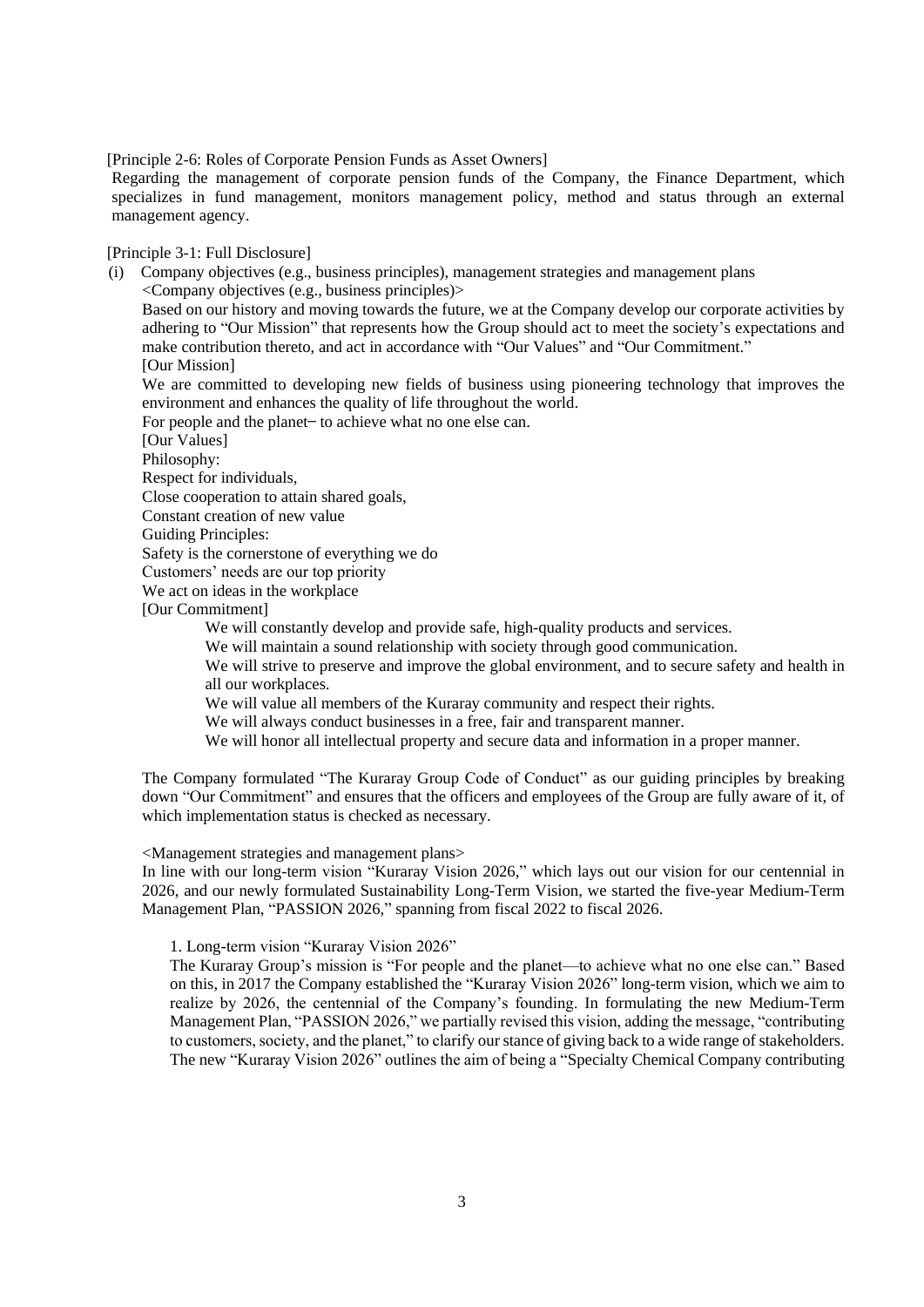to customers, society and the planet and growing sustainably by incorporating new innovation platforms into its own technologies."

#### 2. Sustainability Long-Term Vision

We have formulated the Sustainability Long-Term Vision to promote sustainability as a united group. This Sustainability Long-Term Vision will serve as our basic policy on sustainability.

#### Sustainability Long-Term Vision

"As a sustainability leader, Kuraray will develop innovative solutions with unique products and cleaner technologies to improve the natural environment and enhance quality of life for people everywhere."

As one initiative for the Sustainability Long-Term Vision, we aim to reduce Scope 1 and 2 GHG emissions by 30% from 2019 levels by 2030 to achieve net zero carbon emissions in 2050. In addition, to respond to sustainability issues that are becoming more and more important, we reorganized the CSR Committee and established the Sustainability Committee, chaired by the President, in January 2022. Under the new organization, we will promote initiatives to solve material issues.

Details of the Medium-Term Management Plan "PASSION 2026" are disclosed on the Company's website. (URL: https://pdf.irpocket.com/C3405/urNP/pXPH/dTHK.pdf)

#### (ii) Basic views on corporate governance

The Company believes that the maintenance of appropriate relationships with various stakeholders and the fulfillment of social responsibilities through establishing a corporate governance system that ensures effective and fair management would contribute to the long term and sustainable enhancement of corporate value.

#### (iii) Policies and procedures for determining the remuneration of Executives and Directors

The Company's basic policy for the remuneration of its Directors is to have a competitive level and system of remuneration that can secure and retain competent Directors fit for their positions and responsibilities in order to achieve long-term and sustainable improvements in corporate performance and corporate value. The Remuneration system comprises three parts: (1) fixed remuneration as basic remuneration in accordance with job responsibilities, (2) performance-linked remuneration as an incentive to achieve yearly business results, and (3) stock-based remuneration designed to enhance corporate value over medium to long term and sharing value with shareholders through appropriate corporate management, provided remuneration for Outside Directors shall solely comprise fixed remuneration without performance-linked or stock-based remuneration as their role is to supervise management from an independent standpoint.

The specific level and system of remuneration will be verified and deliberated by the Corporate Advisory Committee, mainly comprising outside officers and outside experts, on whether the level and system of remuneration are appropriate, based on the results of a survey by a specialized external research institution on executive remuneration covering companies such as those listed on the First Section of the Tokyo Stock Exchange, and the salary of the managers of the highest level in the Company. The Board of Directors receives reports on the results from the Committee and gives it due consideration to determine the level and system of remuneration.

(iv) Policies and procedures for the election and dismissal of executives and for the appointment of the

#### candidates for Directors and Corporate Auditors.

1. The Company appoints individuals who have experience, knowledge and capabilities required for Directors of the Company as candidates at the Board of Directors meeting with the attendance of Outside Officers and elect them as Directors with the resolution of the General Meeting of Shareholders. However, the candidates for Outside Directors shall satisfy the criteria of independence provided separately.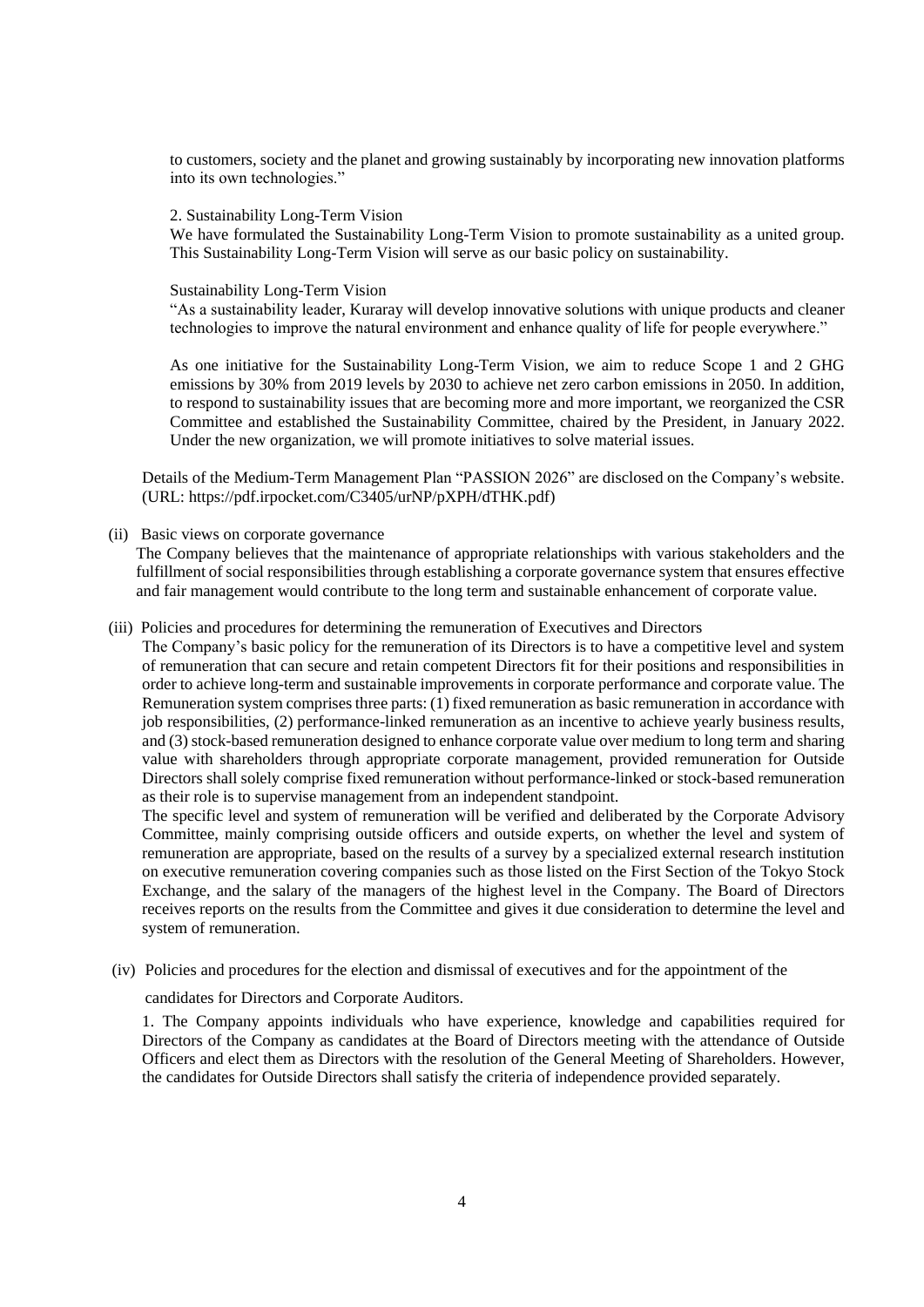2. The Company appoints individuals who have experience, knowledge and capabilities required for Corporate Auditors of the Company as candidates at the Board of Directors meeting with the attendance of Outside Officers, and elect them as Corporate Auditors with the resolution of the General Meeting of Shareholders after obtaining the consent of the Board of Corporate Auditors. However, the candidates for Outside Corporate Auditors shall satisfy the criteria of independence provided separately.

The election and dismissal of Directors and the appointment and removal of Representative Directors and Directors with special titles are determined by the Board of Directors after deliberation at the aforementioned Corporate Advisory Committee.

(v) Explanations on the election and dismissal of executives and the appointment of each candidate for Director and Corporate Auditor

Regarding the reasons for nominating each candidate for Director and Corporate Auditor, please refer to the Notice of Convocation of the General Meeting of Shareholders.

[Supplementary Principle 3-1-3: Disclosure of the Sustainability Initiatives]

In keeping with its mission, "For people and the planet—to achieve what no one else can," the Company has developed businesses that contribute to enhancing the natural environment and people's quality of life. In recent years, companies are required to strengthen their sustainability initiatives. Under such circumstances, the Company has selected material issues at the management level and made effort to solve issues throughout the Group. These sustainability activities are led by top management with the aim of achieving long-term growth and creating value.

In conjunction with the formulation of the Medium-Term Management Plan, "PASSION 2026," spanning from fiscal 2022 through fiscal 2026, the sustainability-related measures formulated in the Medium-Term Management Plan were summarized in the Sustainability Medium-Term Plan. We will work steadily to carry out these measures and take on the challenge of realizing our Sustainability Long-Term Vision.

Details of sustainability initiatives are disclosed on the Company's website.

| Kuraray Report (integrated report) https://www.kuraray.com/csr/report_backnumber |
|----------------------------------------------------------------------------------|
| https://www.kuraray.com/csr                                                      |
| Sustainability Medium-Term Plan https://www.kuraray.com/csr/report2021/4p-model  |
|                                                                                  |

[Supplementary Principle 4-1-1: Scope of the Matters Delegated to the Management]

The Company clearly defines the scope of the matters delegated to the management by specifying the matters to be judged and determined by the Board of Directors as matters to be discussed in the Board of Directors' Regulations.

[Principle 4-9: Independence Standards for Outside Officers]

1. The Company judges that its Outside Officers and the candidates for the Outside Officers are fully independent from the Company if they do not fall under any of the following items:

(1) A business executive of the Group

(2) A counterparty which has transactions principally with the Group, or its business executive thereof

(3) A major business partner of the Group, or its business executive thereof

(4) A major lender of the Group, or its business executive thereof

(5) A counterparty that receives a large amount of donations from the Group, or its business executive thereof

(6) A major shareholder of the Company (who possesses 10% or more of the total voting right either directly or indirectly), or its business executive thereof

(7) A business executive of the party whose major investor (who possesses 10% or more of the total voting right either directly or indirectly) is the Group

(8) A consultant, certified public accountant or other accounting professional, attorney or other legal professional who receives a large amount of monetary or other assets from the Group other than the executive remunerations (in case of a legal entity, association or other organization, a person belonging thereto)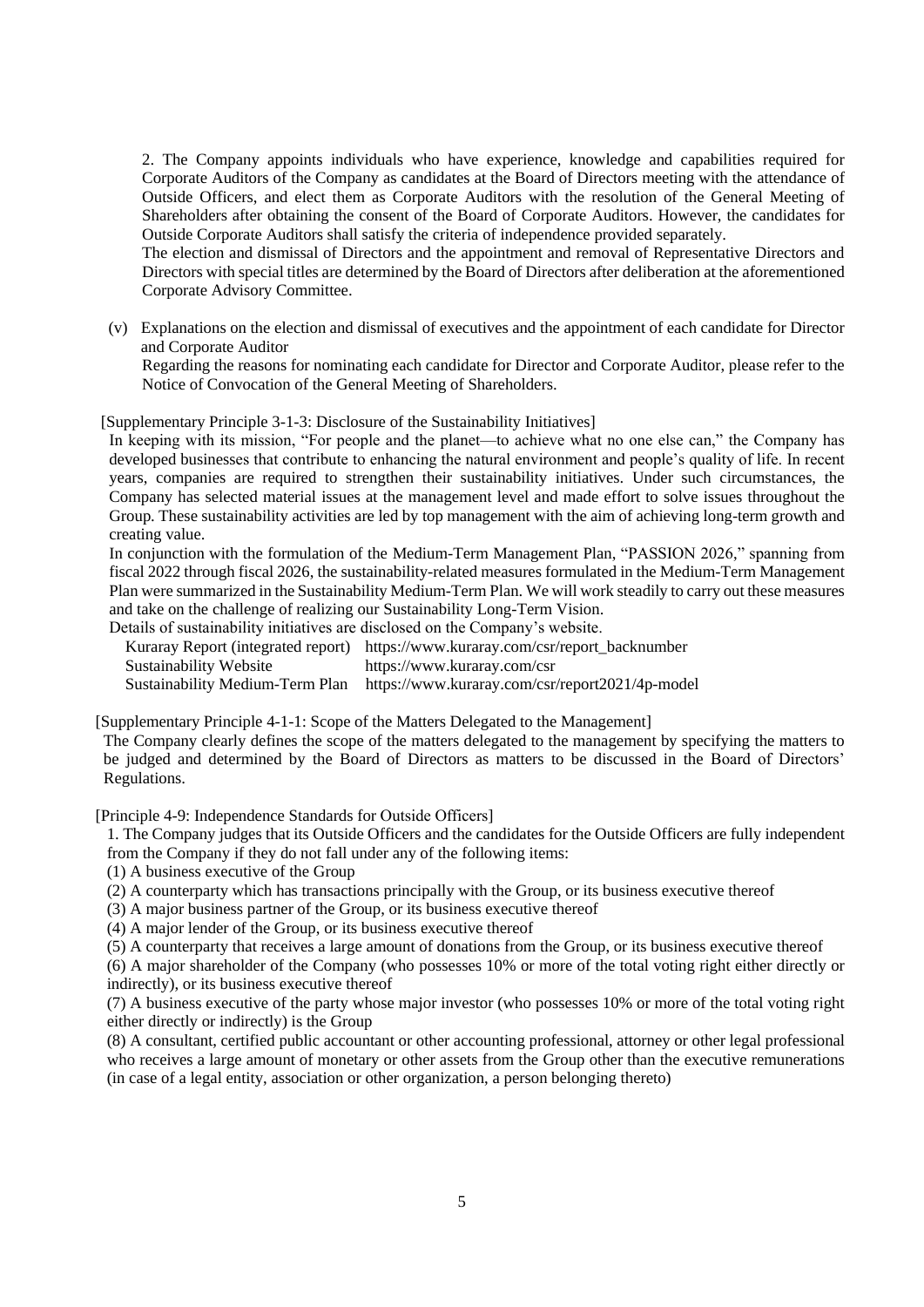(9) A person who belongs to an accounting firm that conducts the statutory audit of the Company

(10) A person who has fallen under the above criteria (1) in the past ten years

(11) A person who has fallen under any of the above criteria (2) through (9) in the past three years

(12) A person whose position constitutes him/her as having an Outside Officer's interlocking relationship with the Group

(13) A relative of the persons listed in the above criteria (1) through (11)

2. Even in cases where a person falls under any of the above items, if the person is deemed to be appropriate for the post of an independent Outside Officer in light of his/her personality, knowledge and other qualities, the Company may appoint him/her as independent Outside Officer on the condition that the reasons why the person is deemed appropriate for the post are explained to the public.

[Supplementary Principle 4-10-1: Nomination Committee and Remuneration Committee Disclosures

The Company has established "Corporate Advisory Committee" comprised mainly of Outside Officers and outside experts, as an advisory organ to the Board of Directors, with a view to enhancing transparency, fairness and objectivity in decision making concerning important matters of management, including nomination and remuneration of Directors, and further strengthening its corporate governance. Details on the mandates and roles of the Corporate Advisory Committee, as well as the policy regarding the independence of the committee are disclosed in the supplementary explanation under "Committee's Name, Composition, and Attributes of Chairperson" in this Report. Other details are disclosed on the following website.

Kuraray Report (integrated report) https://www.kuraray.com/csr/report\_backnumber

[Supplementary Principle 4-11-1: Policies on the Structure and Size of the Board of Directors]

- 1. The Company's Board of Directors shall be comprised of the Directors with diverse backgrounds in their knowledge, experience and expertise, and the number of Directors shall not exceed twelve as prescribed in the Articles of Incorporation in order to enable swift and bold decision making.
- 2. In the light of the importance of the Outside Directors' functions in corporate governance, the Company stipulates that, in its Board of Directors, at least one-third of its directors shall be appointed as independent Outside Directors to ensure transparency and fairness in its decision making.

When appointing candidates for Directors pursuant to the above policies, the Company takes into consideration diversity, including gender and internationality, as well.

The skills matrix for Directors and Corporate Auditors of the Company is stated on the last page of this report.

[Supplementary Principle 4-11-2: Status of Concurrent Posts Held by Directors and Corporate Auditors] The Company regularly confirms the status of concurrent posts held by all of its Directors and Corporate Auditors at the Board of Directors meetings and is notified of the changes in such status in advance if any. The status of concurrent posts is also stated in the business report.

[Supplementary Principle 4-11-3: Analysis and Evaluation of the Effectiveness of the Board of Directors] 1. Analysis and Evaluation Method

The Company distributed "Questionnaire on Evaluation of the Effectiveness of the Board of Directors" (nonanonymous) to all the Directors and Corporate Auditors in December 2021 and collected responses and opinions from all members in January 2022. The secretariat of the Board of Directors aggregated the responses, and analyzed and evaluated the effectiveness of the Board of Directors based on the data.

 $\leq$ Ouestionnaire  $>$  (34 questions in total)

- ⚫ Concerning Structure of the Board of Directors
- ⚫ Concerning Agenda of the Board of Directors
- ⚫ Concerning Operations of the Board of Directors
- ⚫ Concerning Partnerships, Communication Systems, Etc. Outside the Board of Directors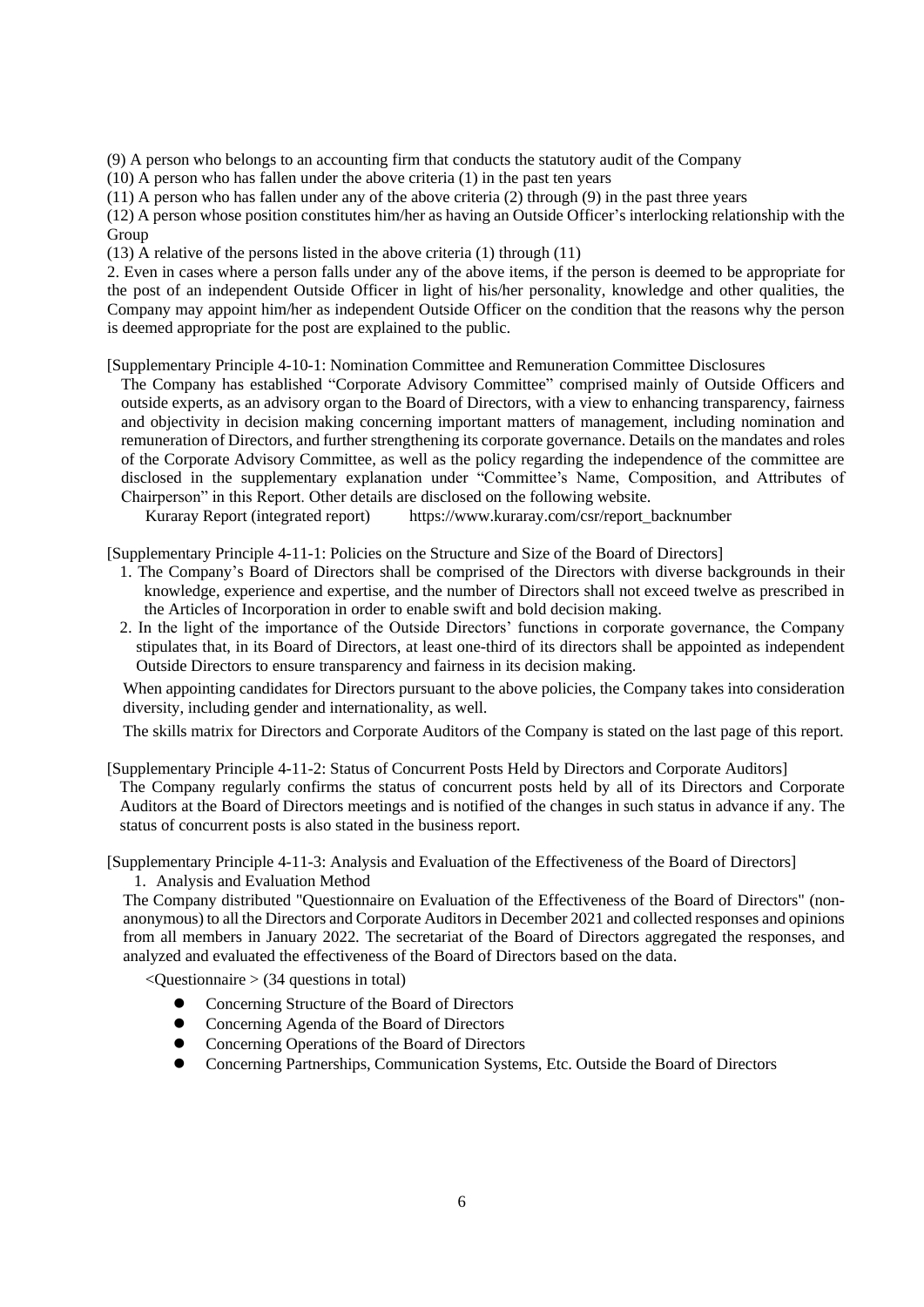2. Outline of Analysis and Evaluation Results

The evaluation confirmed that the Company's Board of Directors is generally functioning properly and that the effectiveness of the Board of Directors issecured in all aspects such as the composition of the Board of Directors, including size and diversity, the scope of matters to be discussed or reported, operations of the Board of Directors, including the timing for scheduling meetings, frequency of the meetings, deliberation time, and partnerships and communication systems outside the Board of Directors such as those for providing additional information and training opportunities to the Directors.

In light of the results from this evaluation, the Company will continue to examine and implement necessary measures to make discussions more lively and productive at the Board of Directors meetings.

[Supplementary Principle 4-14-2: Training Policy for Directors and Corporate Auditors]

1. The Company continuously provides lectures and trainings by the internal specialist team or outside experts to its Directors and Corporate Auditors at the time when they assume their offices or when needed thereafter, regarding the Company's management strategies, organization, financial status, legal compliance, corporate governance and other important matters.

2. The Company shall provide the summary of the business and organization of the Group to its Outside Officers at the time when they assume their offices or when needed thereafter, and create opportunities of the Company's on-site tour, etc. as needed.

[Principle 5-1: Policy for Dialogue with Shareholders]

1. The Company engages in constructive dialogue with shareholders and investors with an aim to maintain its growth and enhance its corporate value and the common interests of its shareholders over the mid-term.

2. In order to promote dialogue with shareholders and investors, the Company prepares a framework based on the following policies:

(1) President or an officer responsible for investor and public relations deal with the interviews with shareholders to the extent reasonable.

(2) President and an officer responsible for investor and public relations oversee the dialogue with shareholders and the measures related thereto.

(3) An officer responsible for investor and public relations holds information exchange on a day-to-day basis among divisions responsible for corporate management planning, general affairs, finance, accounting and legal affairs to establish an organic coordination system.

(4) In addition to holding individual interviews with shareholders and investors, the Company works for a full provision of information through financial briefing sessions, explanatory meeting on medium-term management plan and other means.

(5) President or an officer responsible for investor and public relations report to the Board of Directors about the opinions and concerns obtained from the dialogue with shareholders and investors as necessary.

(6) Insider information shall be strictly managed based on the internal regulations during the dialogue with shareholders and investors.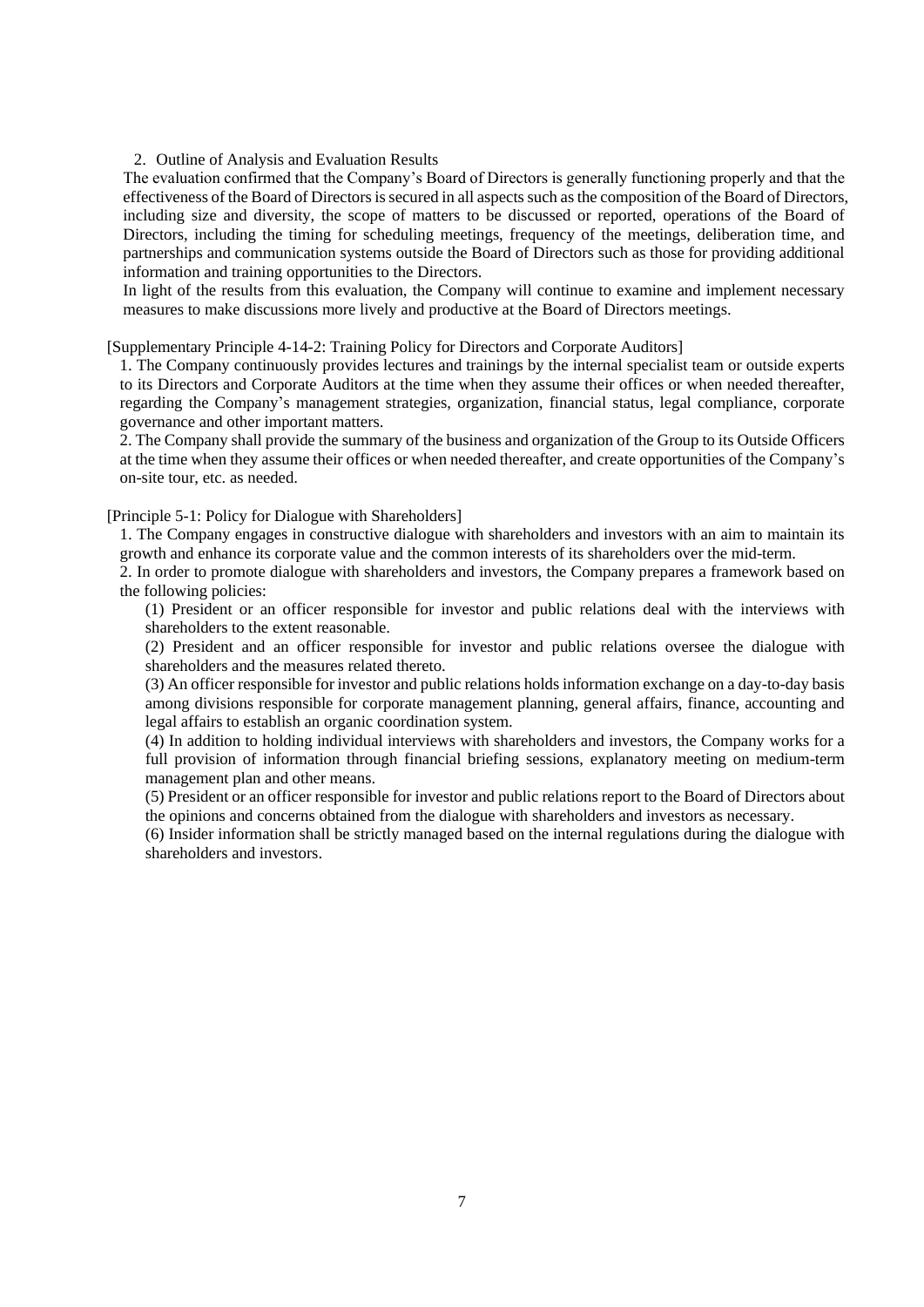### **2. Capital Structure**

| Foreign Shareholding Ratio | $10\%$ to less than $20\%$ |
|----------------------------|----------------------------|
|----------------------------|----------------------------|

#### **[Status of Major Shareholders]**

| Name / Company Name                                                  | Number of Shares<br>Owned (Shares) | Percentage $(\% )$ |
|----------------------------------------------------------------------|------------------------------------|--------------------|
| The Master Trust Bank of Japan, Ltd. (Trust account)                 | 60,336,200                         | 17.54              |
| Custody Bank of Japan, Ltd. (Trust account)                          | 21,887,000                         | 6.36               |
| National Mutual Insurance Federation of Agricultural<br>Cooperatives | 10,882,700                         | 3.16               |
| Nippon Life Insurance Company                                        | 10,448,963                         | 3.04               |
| Japan Securities Finance Co., Ltd.                                   | 6,772,100                          | 1.97               |
| <b>SMBC Nikko Securities Inc.</b>                                    | 6,036,900                          | 1.75               |
| Meiji Yasuda Life Insurance Company                                  | 5,969,412                          | 1.74               |
| Kuraray Employee Stock Ownership Plan                                | 5,550,223                          | 1.61               |
| Mitsubishi UFJ Morgan Stanley Securities Co., Ltd.                   | 4,999,540                          | 1.45               |
| UBS AG LONDON A/C IPB SEGREGATED CLIENT<br><b>ACCOUNT</b>            | 4,992,484                          | 1.45               |

| Controlling Shareholders (excluding Parent |      |
|--------------------------------------------|------|
| Company)                                   |      |
| Parent Company                             | None |
| Supplementary Explanation                  |      |

The information above is the status of major shareholders as of December 31, 2021. In addition to those stated in the Status of Major Shareholders, there are 10,858,263 shares of treasury stock (percentage: 3.06%) owned by the Company as of the same date.

#### **3. Corporate Attributes**

| Listed Stock Market and Market Section    | <b>Tokyo Stock Exchange, First Section</b>                    |  |  |  |
|-------------------------------------------|---------------------------------------------------------------|--|--|--|
| Fiscal Year-End                           | December                                                      |  |  |  |
| <b>Type of Business</b>                   | <b>Chemicals</b>                                              |  |  |  |
| Number of Employees (consolidated) as of  | $1.000$ or more                                               |  |  |  |
| the End of the Previous Fiscal Year       |                                                               |  |  |  |
| Sales (consolidated) as of the End of the | $\frac{1}{2}100$ billion to less than $\frac{1}{2}1$ trillion |  |  |  |
| Previous Fiscal Year                      |                                                               |  |  |  |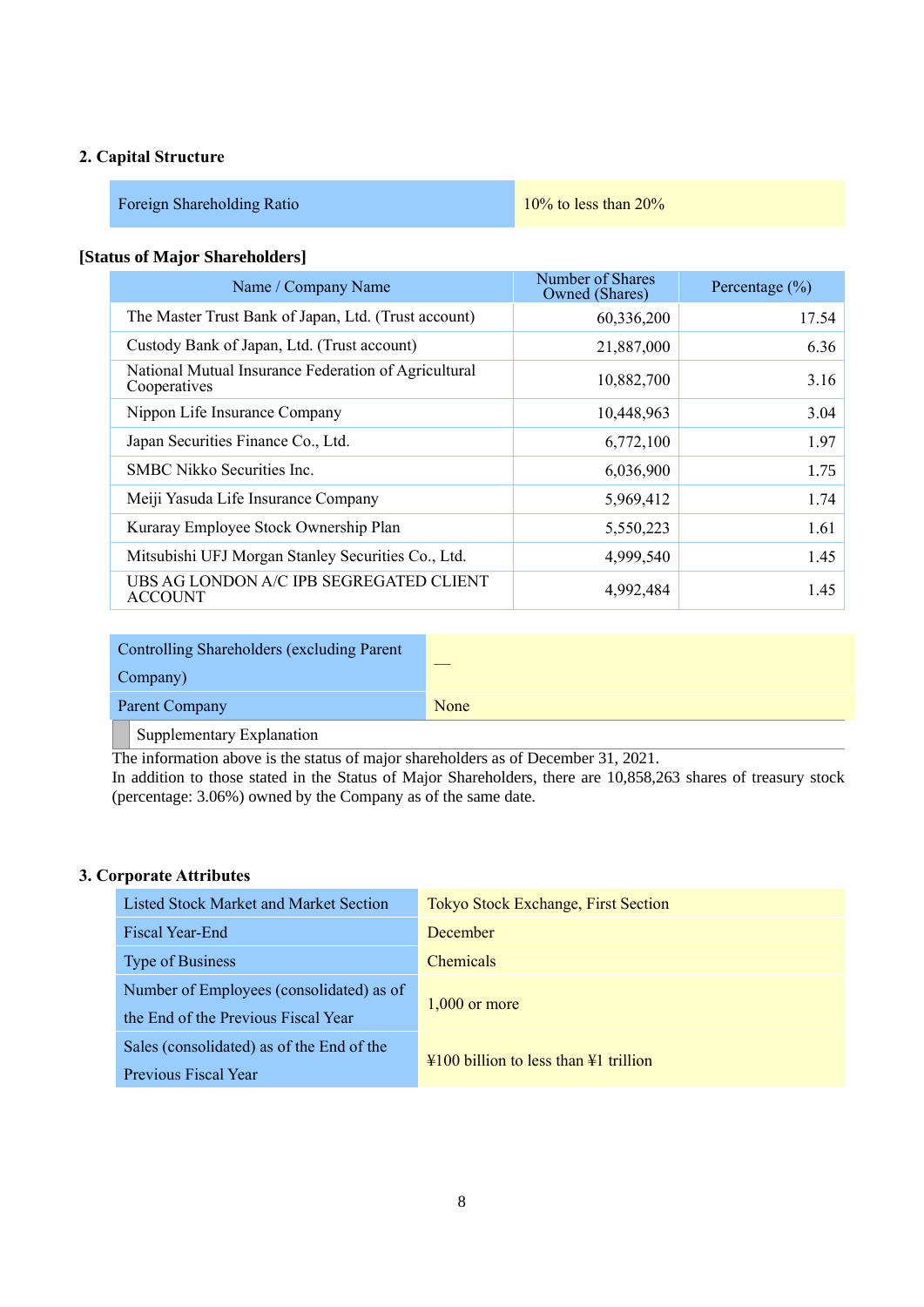—

—

- **4. Policy on Measures to Protect Minority Shareholders in Conducting Transactions with Controlling Shareholders**
- **5. Other Special Circumstances which may have Material Impact on Corporate Governance**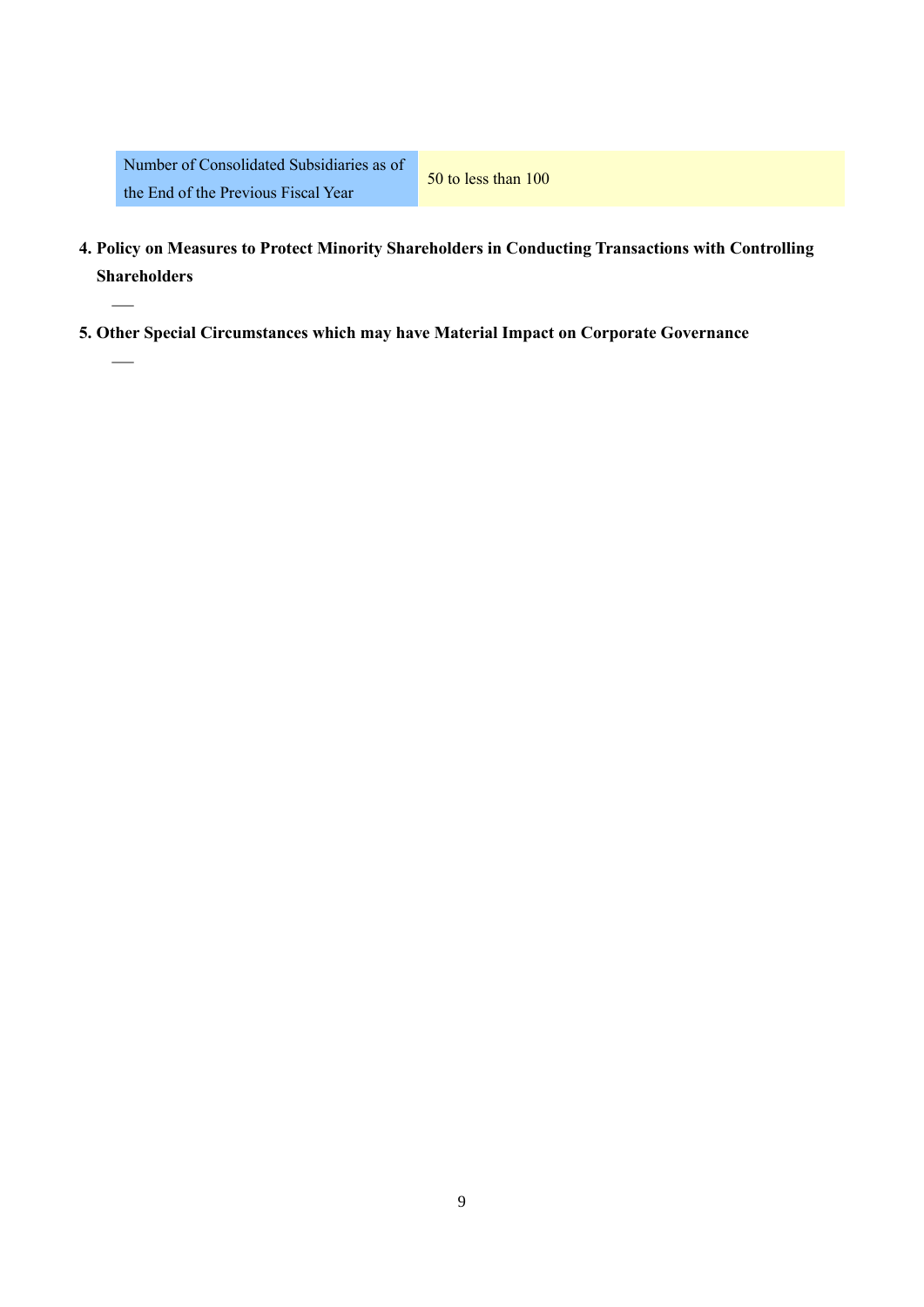# II **Business Management Organization and Other Corporate Governance Systems regarding Decision-making, Execution of Business, and Oversight in Management**

#### **1. Organizational Composition and Operation**

| <b>Organization Form</b>                                               | <b>Company with Corporate Auditors</b> |
|------------------------------------------------------------------------|----------------------------------------|
| [Directors]                                                            |                                        |
| Maximum Number of Directors Stipulated<br>in Articles of Incorporation | 12                                     |
| Terms of Office Stipulated in Articles of<br>Incorporation             | 1 year                                 |
| Chairperson of the Board                                               | Chairman                               |
| Number of Directors                                                    | 11                                     |
| <b>Appointment of Outside Directors</b>                                | Appointed                              |
| Number of Outside Directors                                            | 4                                      |
| Number of Independent Directors                                        | $\overline{4}$                         |
|                                                                        |                                        |

#### Outside Directors' Relationship with the Company (1)

|                |                      | Relationship with the Company (*) |   |   |   |   |  |   |   |  |   |
|----------------|----------------------|-----------------------------------|---|---|---|---|--|---|---|--|---|
| Name           | Attribute            |                                   | b | c | d | e |  | g | h |  | k |
| Jun Hamano     | From another company |                                   |   |   |   |   |  |   |   |  |   |
| Keiko Murata   | Academic             |                                   |   |   |   |   |  |   |   |  |   |
| Satoshi Tanaka | From another company |                                   |   |   |   |   |  |   |   |  |   |
| Kiyoto Ido     | From another company |                                   |   |   |   |   |  |   |   |  |   |

\* Categories for "Relationship with the Company"

- \* "O" When the person currently falls or has recently fallen under the category
	- " $\triangle$ " When the person fell under the category in the past
- \* " $\bullet$ " When a close relative of the person currently falls or has recently fallen under the category "A" When a close relative of the person fell under the category in the past
- a. Executive of the Company or its subsidiaries
- b. Non-executive director or executive of a parent company of the Company
- c. Executive of a fellow subsidiary company of the Company
- d. A party whose major client or supplier is the Company or an executive thereof
- e. Major client or supplier of the Company or an executive thereof
- f. Consultant, accountant or legal professional who receives a large amount of monetary consideration or other property from the Company besides remuneration as a director
- g. Major shareholder of the Company (or an executive of said major shareholder if the shareholder is a legal entity)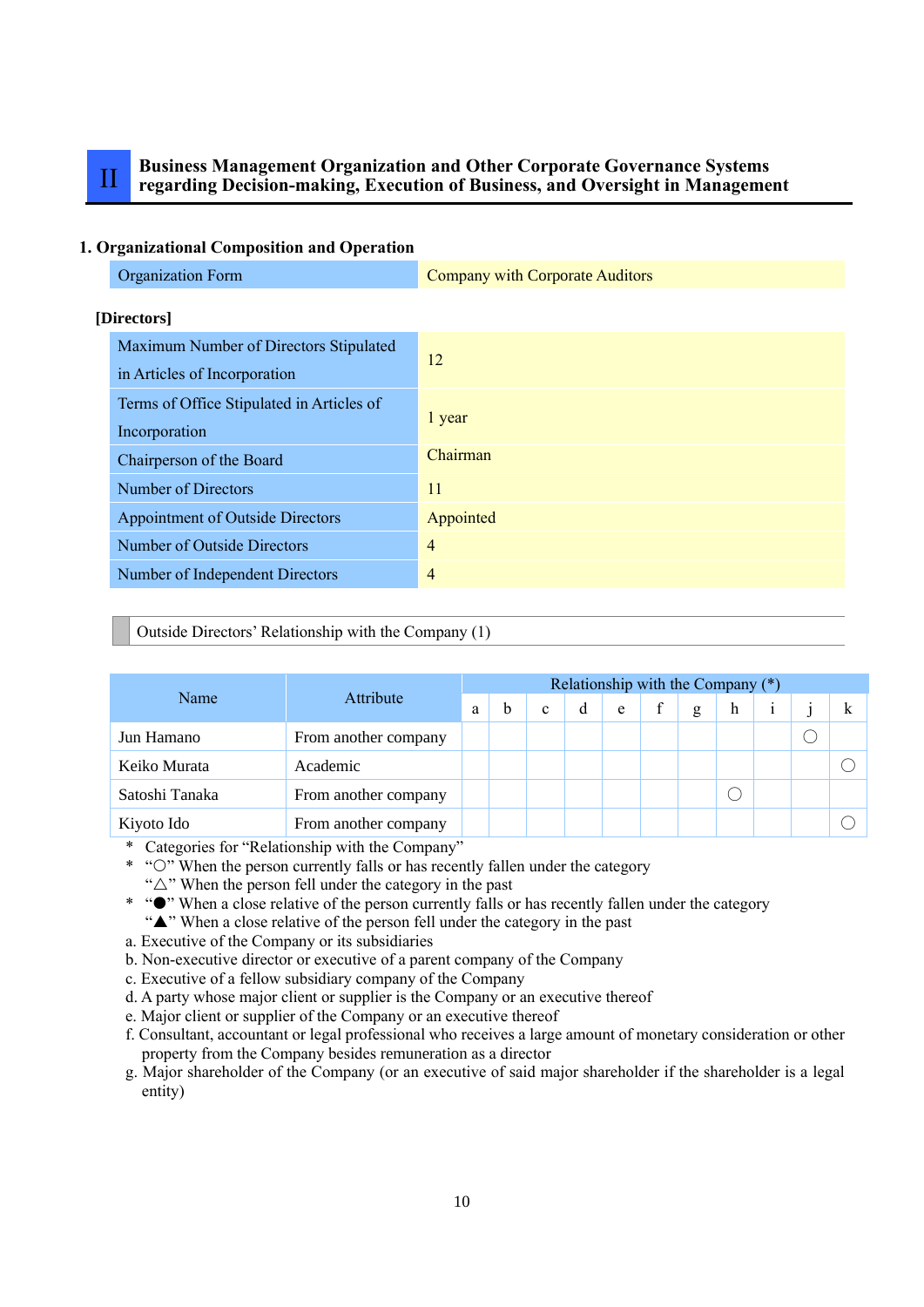- h. Executive of a client or supplier company of the Company (which does not correspond to any of d, e, or f) (the director himself/herself only)
- i. Executive of a company, between which the Company's Outside Directors/Corporate Auditors are mutually appointed (the director himself/herself only)
- j. Executive of a company or organization that receives a donation from the Company (the director himself/herself only)
- k. Others

| Outside Directors' Relationship with the Company (2) |                                              |                                                                                                                                                                                                                                                                                                                                                                                                                                                                                                                                                                                                                                                                                                                     |                                                                                                                                                                                                                                                                                                                                                                                                                                                                                                                                                                     |  |  |  |
|------------------------------------------------------|----------------------------------------------|---------------------------------------------------------------------------------------------------------------------------------------------------------------------------------------------------------------------------------------------------------------------------------------------------------------------------------------------------------------------------------------------------------------------------------------------------------------------------------------------------------------------------------------------------------------------------------------------------------------------------------------------------------------------------------------------------------------------|---------------------------------------------------------------------------------------------------------------------------------------------------------------------------------------------------------------------------------------------------------------------------------------------------------------------------------------------------------------------------------------------------------------------------------------------------------------------------------------------------------------------------------------------------------------------|--|--|--|
| Name                                                 | Designation<br>as<br>Independent<br>Director | Supplementary Explanation of the<br>Relationship                                                                                                                                                                                                                                                                                                                                                                                                                                                                                                                                                                                                                                                                    | Reasons of Appointment                                                                                                                                                                                                                                                                                                                                                                                                                                                                                                                                              |  |  |  |
| Jun Hamano                                           | $\circ$                                      | Mr. Jun Hamano is concurrently<br>serving as President of The Ohara<br>Memorial Institute for Science of<br>Labour. The Ohara Memorial<br>Institute for Science of Labour<br>was established by Mr.<br>Magosaburo Ohara, the<br>Company's first president, in<br>1921 with the purpose of<br>promoting sound business<br>management, enhancing the<br>welfare of the laborers and<br>contributing to the improvement<br>and development of social<br>welfare.<br>As a part of its social contribution<br>activities, the Company pays<br>annual membership fee to support<br>the research activities of the<br>Institute. The amount of annual<br>payment of the said membership<br>fee is less than 1 million yen. | Mr. Jun Hamano has been<br>appointed as Outside Director,<br>because based on his wealth of<br>experience and broad insight<br>gained through economic<br>administration and other roles at<br>the Economic Planning Agency<br>of Japan and the Cabinet Office,<br>he can be expected to provide<br>objective opinions and<br>suggestions that are useful for the<br>Company's management. In<br>addition, he has been designated<br>as Independent Director based on<br>the judgment that there would be<br>no conflict of interest with<br>ordinary shareholders. |  |  |  |
| Keiko Murata                                         | $\circ$                                      |                                                                                                                                                                                                                                                                                                                                                                                                                                                                                                                                                                                                                                                                                                                     | Ms. Keiko Murata has been<br>appointed as Outside Director,<br>because based on her experience<br>in economic administration and<br>analysis of Japan and overseas at<br>the Cabinet Office, and deep<br>insight as a professor of Graduate<br>School of Tokyo Metropolitan<br>University, she can be expected<br>to provide opinions and<br>suggestions that would be useful<br>for helping to improve the                                                                                                                                                         |  |  |  |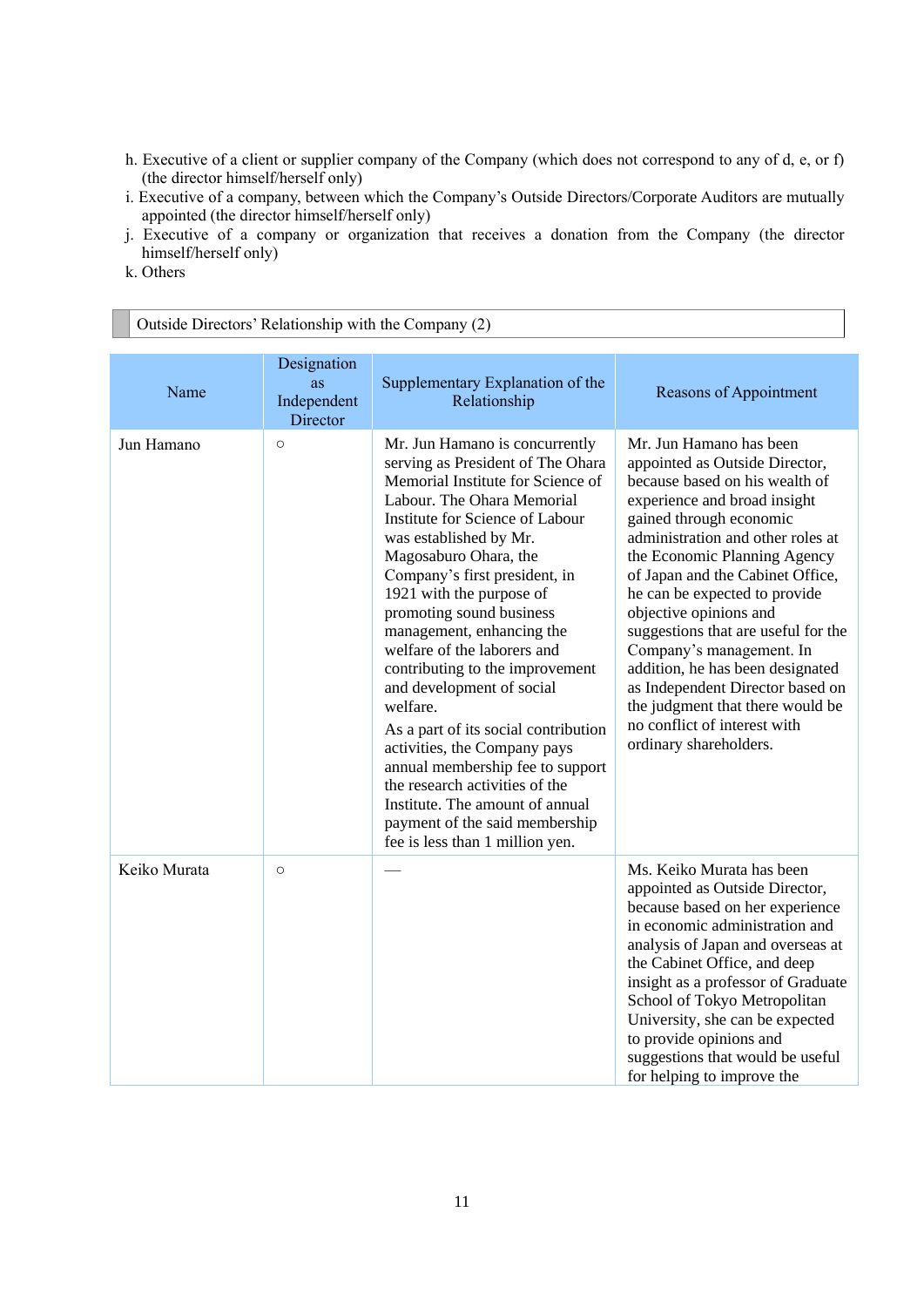| Name           | Designation<br>as<br>Independent<br>Director | Supplementary Explanation of the<br>Relationship                                                                                                                                                                                                                                                                                                                                                                                                                                                                                                                                                                                      | Reasons of Appointment                                                                                                                                                                                                                                                                                                                                                                                                                                                                                                                                                                                                                    |
|----------------|----------------------------------------------|---------------------------------------------------------------------------------------------------------------------------------------------------------------------------------------------------------------------------------------------------------------------------------------------------------------------------------------------------------------------------------------------------------------------------------------------------------------------------------------------------------------------------------------------------------------------------------------------------------------------------------------|-------------------------------------------------------------------------------------------------------------------------------------------------------------------------------------------------------------------------------------------------------------------------------------------------------------------------------------------------------------------------------------------------------------------------------------------------------------------------------------------------------------------------------------------------------------------------------------------------------------------------------------------|
|                |                                              |                                                                                                                                                                                                                                                                                                                                                                                                                                                                                                                                                                                                                                       | Company's management and<br>corporate value. In addition, she<br>has been designated as<br>Independent Director based on<br>the judgment that there would be<br>no conflict of interest with<br>ordinary shareholders.                                                                                                                                                                                                                                                                                                                                                                                                                    |
| Satoshi Tanaka | $\circ$                                      | Mr. Satoshi Tanaka has served as<br>Representative Director,<br>Executive Vice President and in<br>other positions of Mitsui & Co.,<br>Ltd. in the past. The sales of<br>Mitsui & Co., Ltd. to the<br>Company for the most recent<br>fiscal year were less than 0.2% of<br>Mitsui & Co., Ltd.'s revenue for<br>the same period. He also serves<br>as Representative Director,<br>Executive Vice President &<br>Executive Officer at Sekisui<br>House, Ltd. The sales of Sekisui<br>House, Ltd. to the Company for<br>the most recent fiscal year were<br>less than 0.1% of Sekisui House,<br>Ltd.'s net sales for the same<br>period. | Mr. Satoshi Tanaka has been<br>appointed as Outside Director,<br>because based on his wealth of<br>experience and broad insight<br>gained through his service as<br>Director responsible for the<br>Corporate Staff Unit and<br>Representative Director of Mitsui<br>& Co., Ltd., he can be expected<br>to provide opinions and<br>suggestions that would be useful<br>to the Company's management.<br>In addition, he has been<br>designated as Independent<br>Director based on the judgment<br>that there would be no conflict of<br>interest with ordinary<br>shareholders.                                                           |
| Kiyoto Ido     | $\circ$                                      |                                                                                                                                                                                                                                                                                                                                                                                                                                                                                                                                                                                                                                       | Mr. Kiyoto Ido has been<br>appointed as Outside Director,<br>because based on his wealth of<br>experience in economic<br>administration gained at the<br>Ministry of Finance of Japan,<br>etc., and broad insight which<br>were developed through<br>international experiences at the<br>Ministry of Foreign Affairs and<br>other professional research<br>institutions, he can be expected to<br>provide opinions and suggestions<br>that would be useful to the<br>Company's management. In<br>addition, he has been designated<br>as Independent Director based on<br>the judgment that there would be<br>no conflict of interest with |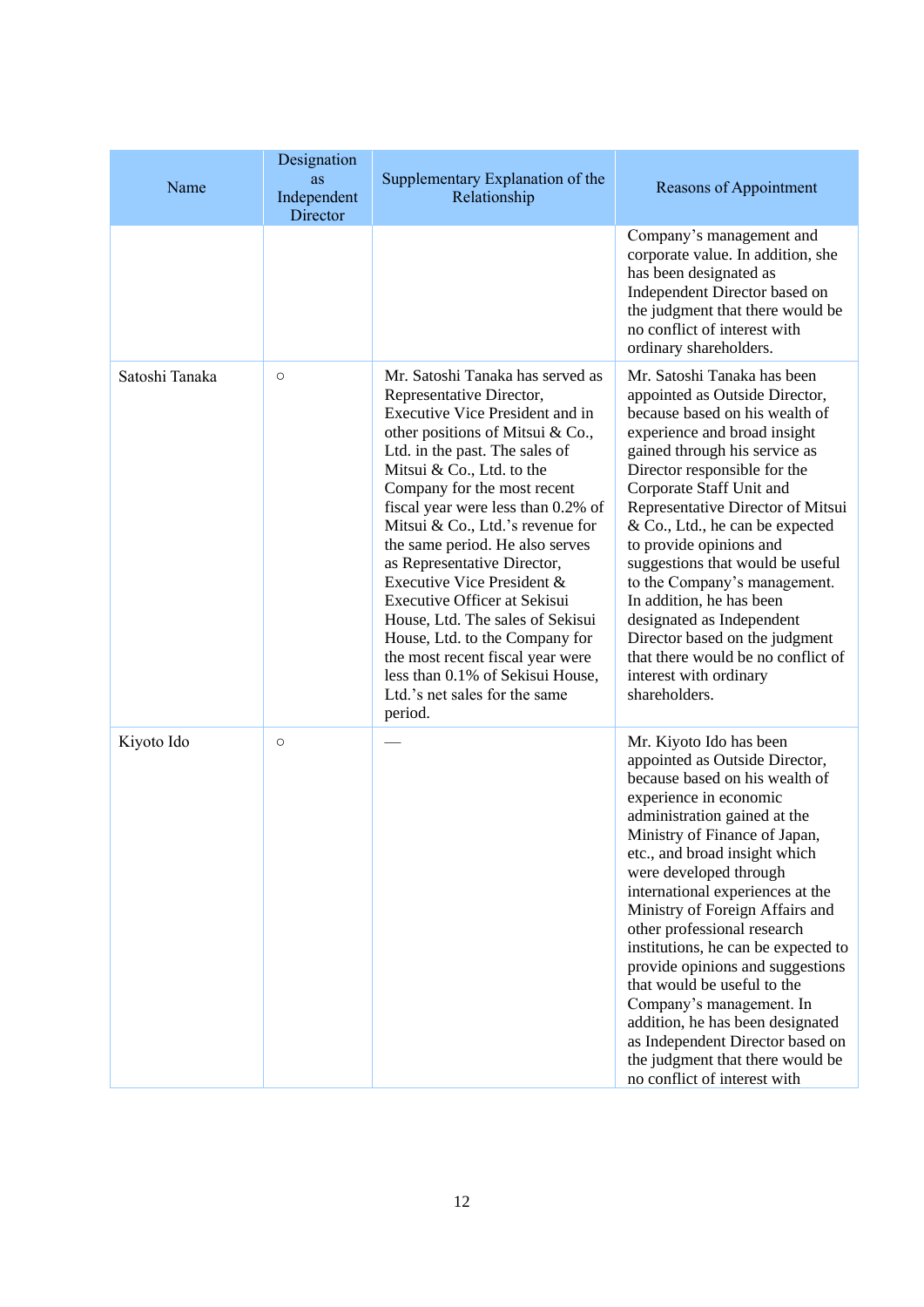| Name | Designation<br><b>as</b><br>Independent<br>Director | Supplementary Explanation of the<br>Relationship | Reasons of Appointment |
|------|-----------------------------------------------------|--------------------------------------------------|------------------------|
|      |                                                     |                                                  | ordinary shareholders. |
|      |                                                     |                                                  |                        |

A Discretionary Committee Corresponding to a Nomination Committee or Remuneration Committee

Yes

Committee's Name, Composition, and Attributes of Chairperson

|                                                            | Committee's<br>Name                       | All<br>Committee<br><b>Members</b> | Full-time<br><b>Members</b> | Internal<br><b>Directors</b> | Outside<br><b>Directors</b> | Outside<br>Experts | Other | Chairperson                 |
|------------------------------------------------------------|-------------------------------------------|------------------------------------|-----------------------------|------------------------------|-----------------------------|--------------------|-------|-----------------------------|
| Committee<br>Corresponding<br>to Nomination<br>Committee   | The<br>Corporate<br>Advisory<br>Committee | 8                                  | $\mathbf{0}$                |                              | $\overline{4}$              | 2                  |       | Internal<br><b>Director</b> |
| Committee<br>Corresponding<br>to Remuneration<br>Committee | The<br>Corporate<br>Advisory<br>Committee | 8                                  | $\mathbf{0}$                |                              | $\overline{4}$              | 2                  |       | Internal<br><b>Director</b> |

#### Supplementary Explanation

The Company has established "Corporate Advisory Committee" comprised mainly of Outside Officers and outside experts, as an advisory organ to the Board of Directors, with a view to enhancing transparency, fairness and objectively in decision making concerning important matters of management, including nomination and remuneration of Directors, and further strengthening its corporate governance.

The Corporate Advisory Committee was comprised of eight members: the Chairman and Director (Mr. Masaaki Ito) four Outside Directors (Mr. Jun Hamano, Ms. Keiko Murata, Mr. Satoshi Tanaka, and Mr. Kiyoto Ido), one Outside Corporate Auditor (Ms. Tomomi Yatsu), and two outside experts (Mr. Takeshi Komura and Mr. Go Egami (listed under the name Mr. Haruki Kohata)), as of the submission date of this Report. No head of the Committee has been appointed, and meetings are chaired by the Chairman and Director of the Company. The total number of Outside Directors and Outside Corporate Auditors comprises more than half of the members; therefore, the Company believes that the independence of the Corporate Advisory Committee has been adequately secured.

#### **[Corporate Auditors]**

| Establishment of the Board of Corporate Auditors | Established |
|--------------------------------------------------|-------------|
| Maximum Number of Corporate Auditors Stipulated  |             |
| in Articles of Incorporation                     |             |
| Number of Corporate Auditors                     |             |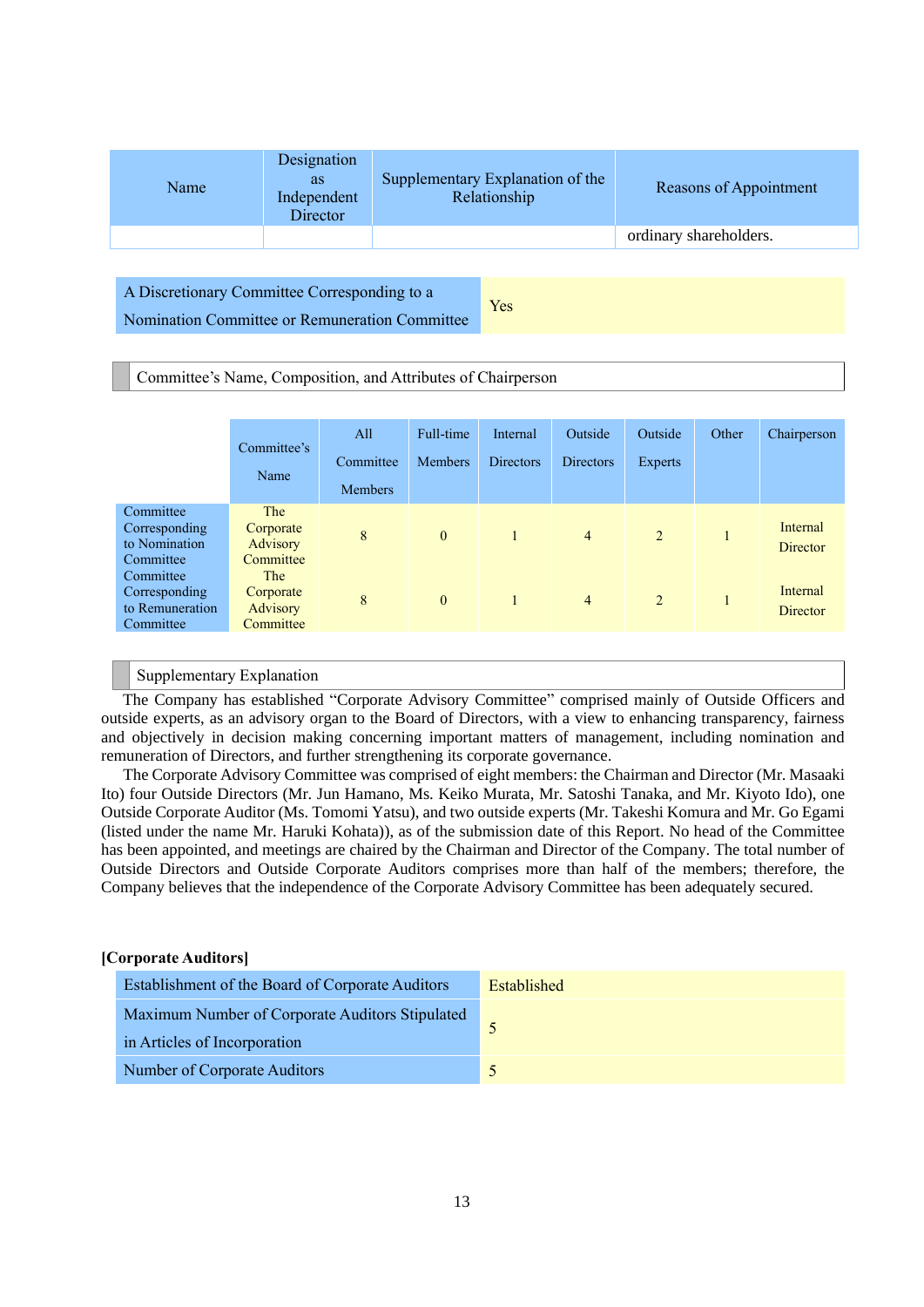Cooperation among Corporate Auditors, Accounting Auditors, and Internal Audit Department

The Corporate Auditors regularly have meetings with the Accounting Auditor receive reports on audit planning, implementation status and audit content. Also, the Corporate Auditors receive reports on internal audit results by the Corporate Auditing Division. The Corporate Auditors also serve as corporate auditors of core subsidiaries to conduct subsidiary audits as needed and attend periodic Group Auditor Liaison Meetings consisting of the subsidiary auditors to deepen their understanding of each company.

| Appointment of Outside Corporate Auditors | Appointed |
|-------------------------------------------|-----------|
| Number of Outside Corporate Auditors      |           |
| Number of Independent Corporate Auditors  |           |

Outside Corporate Auditors' Relationship with the Company (1)

|                    |                      |   | Relationship with the Company $(*)$ |              |   |   |  |   |   |  |  |  |   |
|--------------------|----------------------|---|-------------------------------------|--------------|---|---|--|---|---|--|--|--|---|
| Name               | Attribute            | a |                                     | $\mathbf{c}$ | d | e |  | g | h |  |  |  | m |
| Mitsuhiro Nagahama | From another company |   |                                     |              |   |   |  |   |   |  |  |  |   |
| Tomomi Yatsu       | Attorney at law      |   |                                     |              |   |   |  |   |   |  |  |  |   |
| Kenji Komatsu      | From another company |   |                                     |              |   |   |  |   |   |  |  |  |   |

\* Categories for "Relationship with the Company"

- $*$  " $\circ$ " When the person currently falls or has recently fallen under the category
- " $\triangle$ " When the person fell under the category in the past
- \* " $\bullet$ " When a close relative of the person currently falls or has recently fallen under the category
	- "A" When a close relative of the person fell under the category in the past
- a. Executive of the Company or its subsidiary
- b. Non-executive director or accounting adviser of the Company or its subsidiaries
- c. Non-executive director or executive of a parent company of the Company
- d. Corporate Auditor of a parent company of the Company
- e. Executive of a fellow subsidiary company of the Company
- f. A party whose major client or supplier is the Company or an executive thereof
- g. Major client or supplier of the Company or an executive thereof
- h. Consultant, accountant or legal professional who receives a large amount of monetary consideration or other property from the Company besides remuneration as a Corporate Auditor
- i. Major shareholder of the Company (or an executive of said major shareholder if the shareholder is a legal entity)
- j. Executive of a client or supplier company of the Company (which does not correspond to any of f, g, or h) (the Corporate Auditor himself/herself only)
- k. Executive of a company, between which the Company's Outside Directors/Corporate Auditors are mutually appointed (the Corporate Auditor himself/herself only)
- l. Executive of a company or organization that receives a donation from the Company (the Corporate Auditor himself/herself only)

m. Others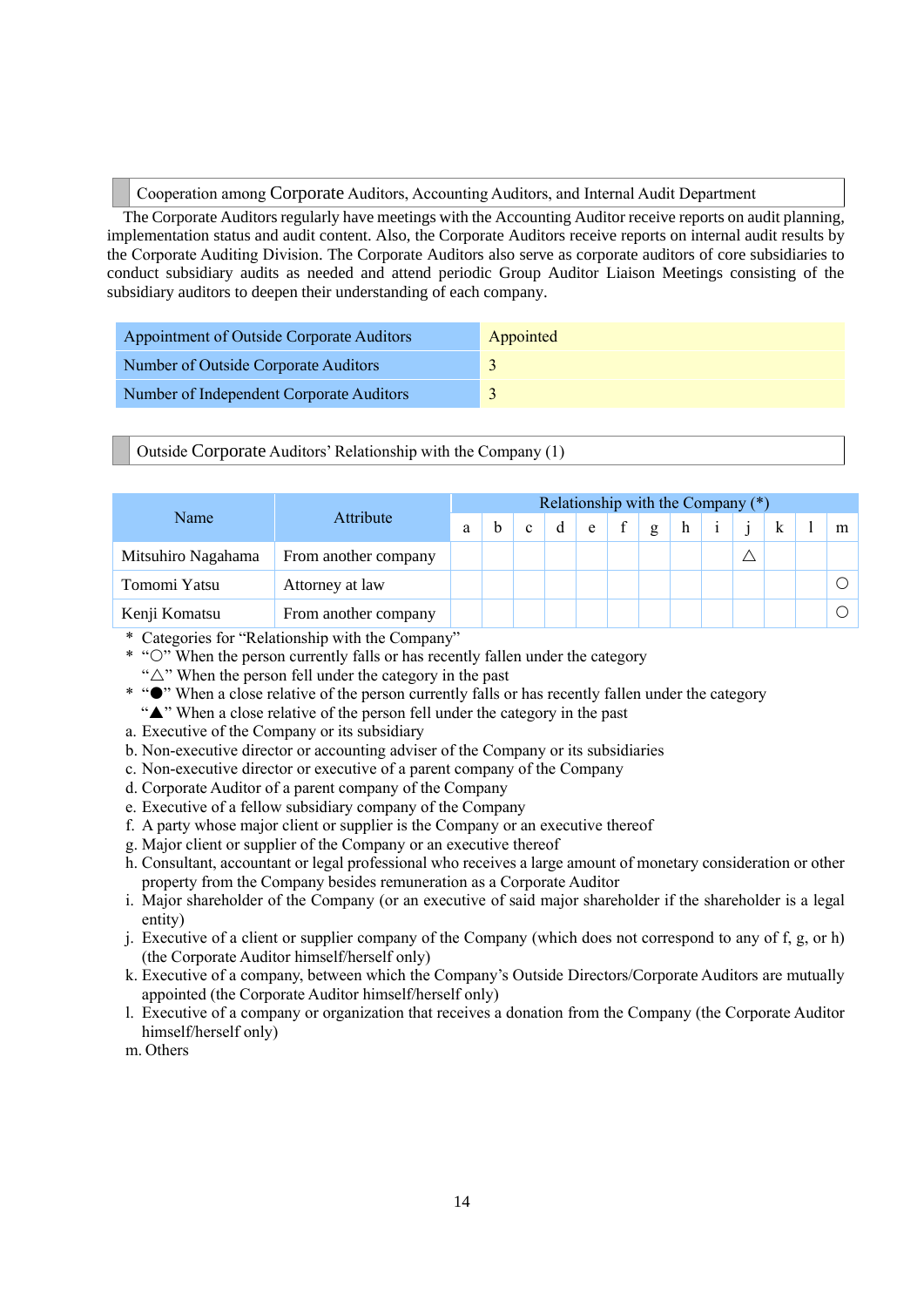|                       |                                             | Outside Corporate Auditors' Relationship with the Company (2)                                                                                                                                                                                                                                                                                                                                                                                                                                                                                                                                                                         |                                                                                                                                                                                                                                                                                                                                                                                                                               |
|-----------------------|---------------------------------------------|---------------------------------------------------------------------------------------------------------------------------------------------------------------------------------------------------------------------------------------------------------------------------------------------------------------------------------------------------------------------------------------------------------------------------------------------------------------------------------------------------------------------------------------------------------------------------------------------------------------------------------------|-------------------------------------------------------------------------------------------------------------------------------------------------------------------------------------------------------------------------------------------------------------------------------------------------------------------------------------------------------------------------------------------------------------------------------|
|                       |                                             |                                                                                                                                                                                                                                                                                                                                                                                                                                                                                                                                                                                                                                       |                                                                                                                                                                                                                                                                                                                                                                                                                               |
| Name                  | Designation<br>as<br>Independent<br>Auditor | Supplementary Explanation of the<br>Relationship                                                                                                                                                                                                                                                                                                                                                                                                                                                                                                                                                                                      | Reasons of Appointment                                                                                                                                                                                                                                                                                                                                                                                                        |
| Mitsuhiro<br>Nagahama | $\circ$                                     | Mr. Mitsuhiro Nagahama has<br>served as Chairman and in other<br>positions of Mizuho Securities<br>Co., Ltd. in the past. There were<br>no sales of Mizuho Securities<br>Co., Ltd. to the Company for the<br>most recent fiscal year.<br>Furthermore, Mr. Mitsuhiro<br>Nagahama has served as Deputy<br>President and in other positions<br>of Mizuho Corporate Bank Ltd.<br>(currently: Mizuho Bank, Ltd.) in<br>the past. The balance of loans<br>outstanding from Mizuho Bank,<br>Ltd. to the Company for the most<br>recent fiscal year was less than<br>2% of the Company's<br>consolidated total assets for the<br>same period. | Mr. Mitsuhiro Nagahama has<br>been appointed as Outside<br>Corporate Auditor because he has<br>a wealth of experience at<br>financial institutions and broad<br>insight, and a track record at<br>other companies as an outside<br>officer. In addition, he has been<br>designated as Independent<br>Corporate Auditor based on the<br>judgment that there would be no<br>conflict of interest with ordinary<br>shareholders. |
| Tomomi Yatsu          | $\circ$                                     |                                                                                                                                                                                                                                                                                                                                                                                                                                                                                                                                                                                                                                       | Ms. Tomomi Yatsu has been<br>appointed as Outside Corporate<br>Auditor because she has broad<br>insight as a certified public<br>accountant and attorney at law<br>and a wealth of experience as<br>outside officer of other<br>companies. In addition, she has<br>been designated as Independent<br>Corporate Auditor based on the<br>judgment that there would be no<br>conflict of interest with ordinary<br>shareholders. |
| Kenji Komatsu         | $\circ$                                     |                                                                                                                                                                                                                                                                                                                                                                                                                                                                                                                                                                                                                                       | Mr. Kenji Komatsu has been<br>appointed as Outside Corporate<br>Auditor because he has track<br>records in management at many<br>other companies both<br>domestically and internationally,<br>and he has a wealth of experience<br>and broad insight developed<br>through his career. In addition, he<br>has been designated as                                                                                               |

## Outside Corporate Auditors' Relationship with the Company (2)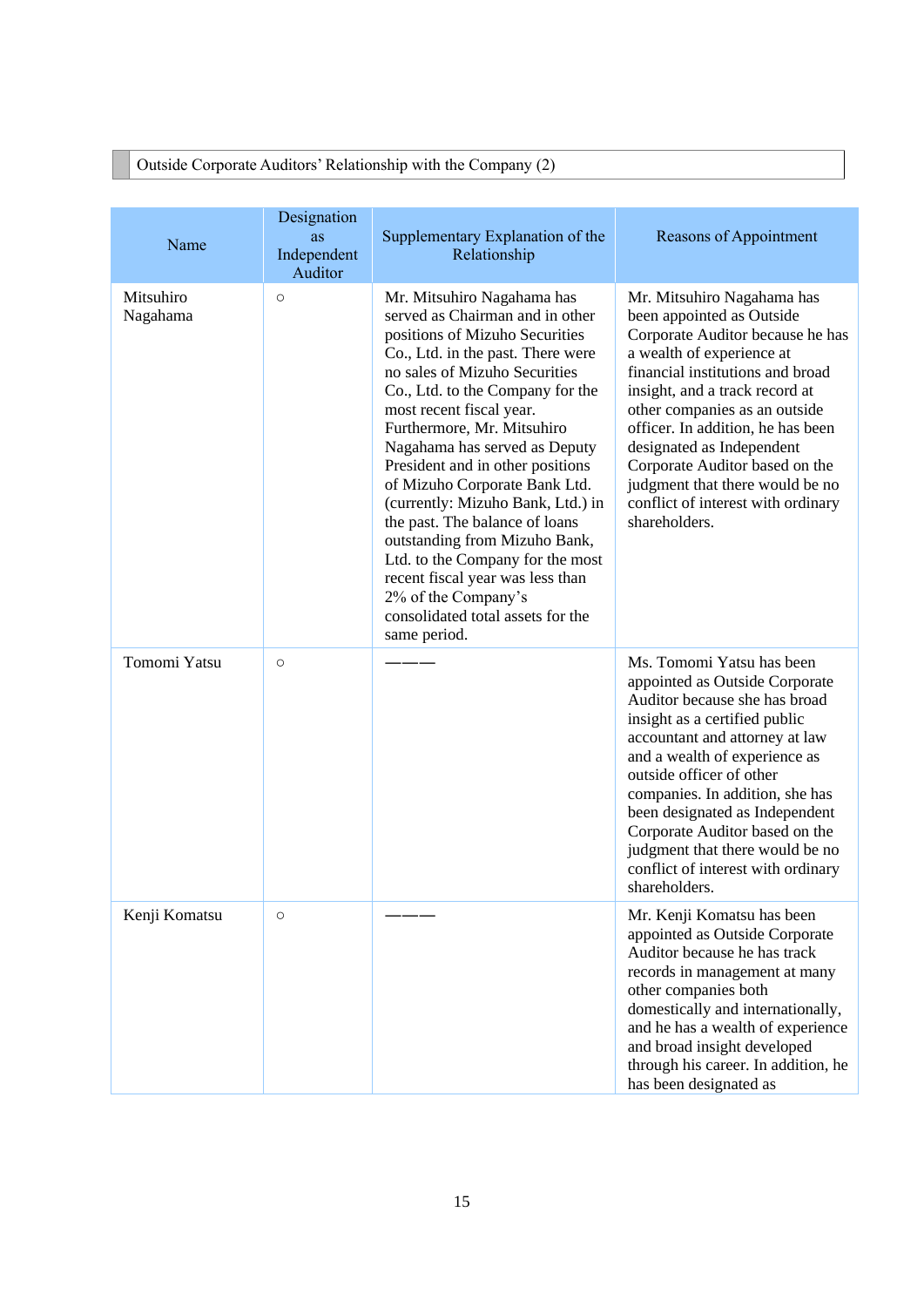| Name | Designation<br><b>as</b><br>Independent<br>Auditor | Supplementary Explanation of the<br>Relationship | Reasons of Appointment                                                                                                                      |
|------|----------------------------------------------------|--------------------------------------------------|---------------------------------------------------------------------------------------------------------------------------------------------|
|      |                                                    |                                                  | <b>Independent Corporate Auditor</b><br>based on the judgment that there<br>would be no conflict of interest<br>with ordinary shareholders. |

#### **[Independent Directors/Corporate Auditors]**

| Number of Independent Directors/ Corporate<br>Auditors |  |
|--------------------------------------------------------|--|
|                                                        |  |

Matters relating to Independent Directors/Corporate Auditors

The Company has appointed all Outside Officers as Independent Directors /Corporate Auditors, insofar as they meet the qualifications thereof.

#### **[Incentives]**

| Status of the Measures Regarding Incentives for | Introduction of a Performance-linked Remuneration |
|-------------------------------------------------|---------------------------------------------------|
| <b>Directors</b>                                | System, Other                                     |

Supplementary Explanation

(1) Introduction of a performance-linked remuneration system: the Company abolished the prior bonus scheme to Directors and introduced a performance-linked remuneration system in July 2006, thereby strengthening the incentive for increasing the Company's corporate value. In addition, to respond to the increase in the amount of performance-linked remuneration in conjunction with the improved business performance, it was resolved to increase the maximum amount of annual remunerations to Directors from ¥450 million to ¥800 million (including ¥100 million annually for Outside Directors) at the Company's 131st Ordinary General Meeting of Shareholders held on June 22, 2012. Performance-linked remuneration is not paid to Outside Directors.

(2) Calculation method of performance-linked remuneration: as a short-term performance incentive, the performance-linked remuneration for the President shall be the amount that is obtained by multiplying the amount of actual consolidated net income attributable to owners of the parent for the current fiscal year (before deducting performance-linked remuneration (bonus)) by 0.75/1000. The performance-linked remuneration for Directors shall be determined by multiplying the said amount by a predetermined index corresponding to the position of each Director. The amounts of performance-linked remuneration paid to Directors in charge of business units shall be determined so that they partially reflect the performance of the relevant business units.

(3) Introduction of a restricted stock compensation plan: at the 140th Ordinary General Meeting of Shareholders held on March 25, 2021, the Company resolved to abolish the existing stock options plan, and introduce a restricted stock compensation plan, with the aim of incentivizing Internal Directors and Executive Officers to improve the Company's corporate value in a sustainable manner as well as raise the degree they share value with shareholders. Restricted stock compensation for Directors under this plan shall not exceed the annual amount of ¥90 million, separately from the maximum amount of fixed remuneration by position and performance-linked remuneration. The number of shares to be granted under the plan shall not exceed 60,000 shares each year. Restricted stock compensation is not paid to Outside Directors. Monetary compensation linked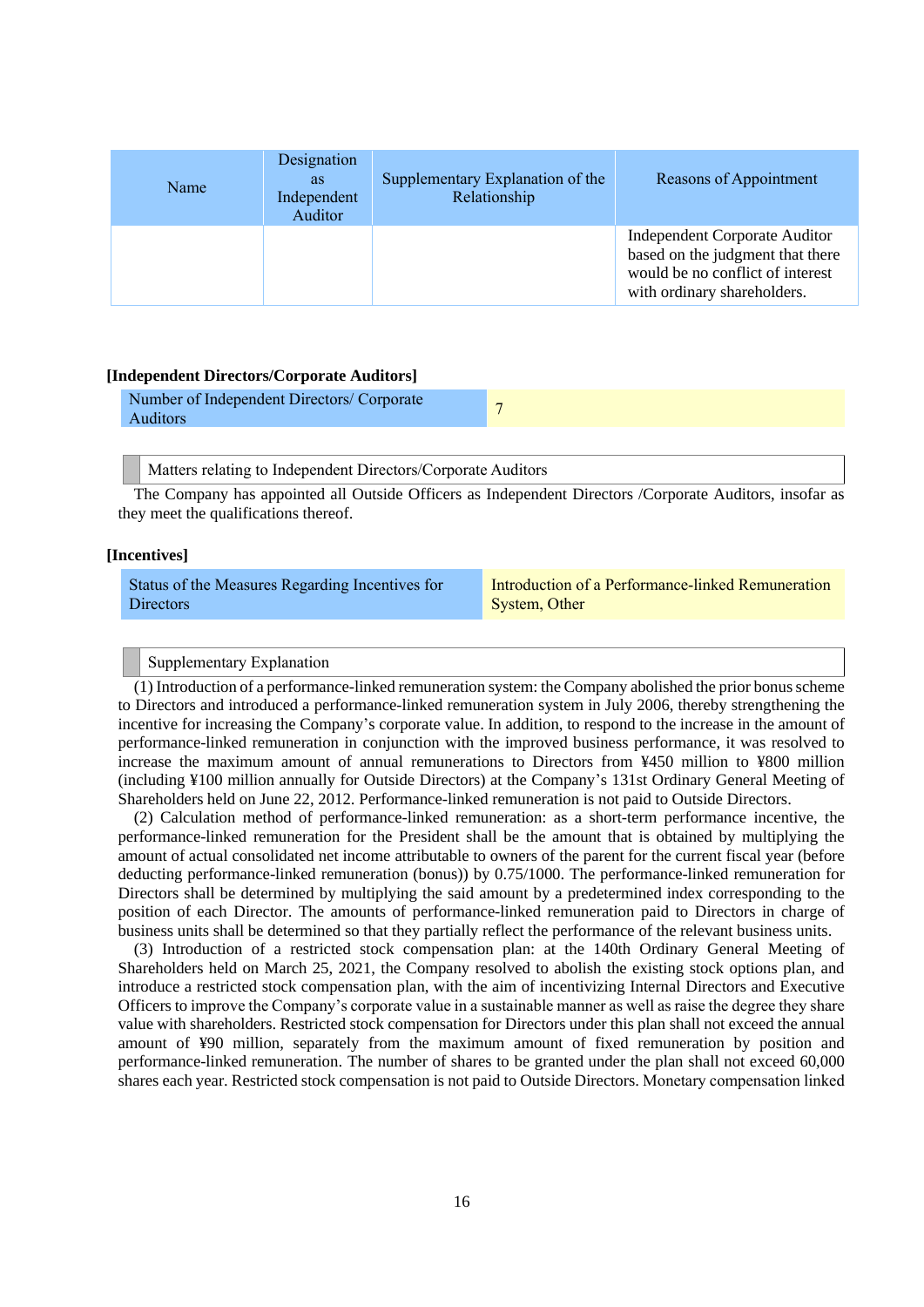to stock price ("phantom stock") has been introduced in lieu of restricted stock compensation for Directors who are non-residents of Japan.

Recipients of Stock Options **Internal Directors and Executive Officers** 

Supplementary Explanation

No further stock options will be granted because the stock option scheme was abolished in March 2021. However, the exercise of previously-granted stock options held by Directors and Executive Officers on retirement will continue until such time as all Directors and Executive Officers currently holding stock options have retired.

#### **[Director's Remuneration]**

Disclosure of Individual Director's Remuneration No Individual Disclosure

Supplementary Explanation

Details of the disclosure status are as follows:

・Total amount of remuneration paid by classification, amount of monetary remuneration paid by type of remuneration, and the number of eligible Directors and Corporate Auditors, as well as the method for determining the remuneration, etc. for Directors and Corporate Auditors are disclosed in the business report.

(Reference) Page 26 of the Notice of Convocation of the 141st Ordinary General Meeting of Shareholders (Directors and Corporate Auditors of the Company)

https://pdf.irpocket.com/C3405/bKSc/FeWR/GdF7.pdf

Policy on Determining Remuneration Amounts and Policy on Determining Remuneration Amounts and<br>Calculation Methods

Disclosure of Policy on Determining Remuneration Amounts and Calculation Methods

Details of the policy on determining remuneration amounts paid to Directors and the method for determination are as follows:

In respect to remunerations, etc. for Directors, the Company's basic policy is to have a competitive level and system of remuneration that can secure and retain competent Directors fit for their positions and responsibilities in order to achieve long-term and sustainable improvements in corporate performance and corporate value. The remuneration system for Directors comprises three parts: (1) fixed remuneration as basic remuneration in accordance with job responsibilities, (2) performance-linked remuneration as an incentive to achieve yearly business results, and (3) stock-based remuneration designed to enhance corporate value over medium to long term and sharing value with shareholders through appropriate corporate management, provided remuneration for Outside Directors shall solely comprise fixed remuneration without performance-linked or stock-based remuneration as their role is to supervise management from an independent standpoint.

・ Type of remuneration paid to Directors

Remuneration to Directors is comprised of monetary remunerations (fixed remuneration by position and performance-linked remuneration) and restricted stock compensation.

・ Maximum amount of annual remunerations to Directors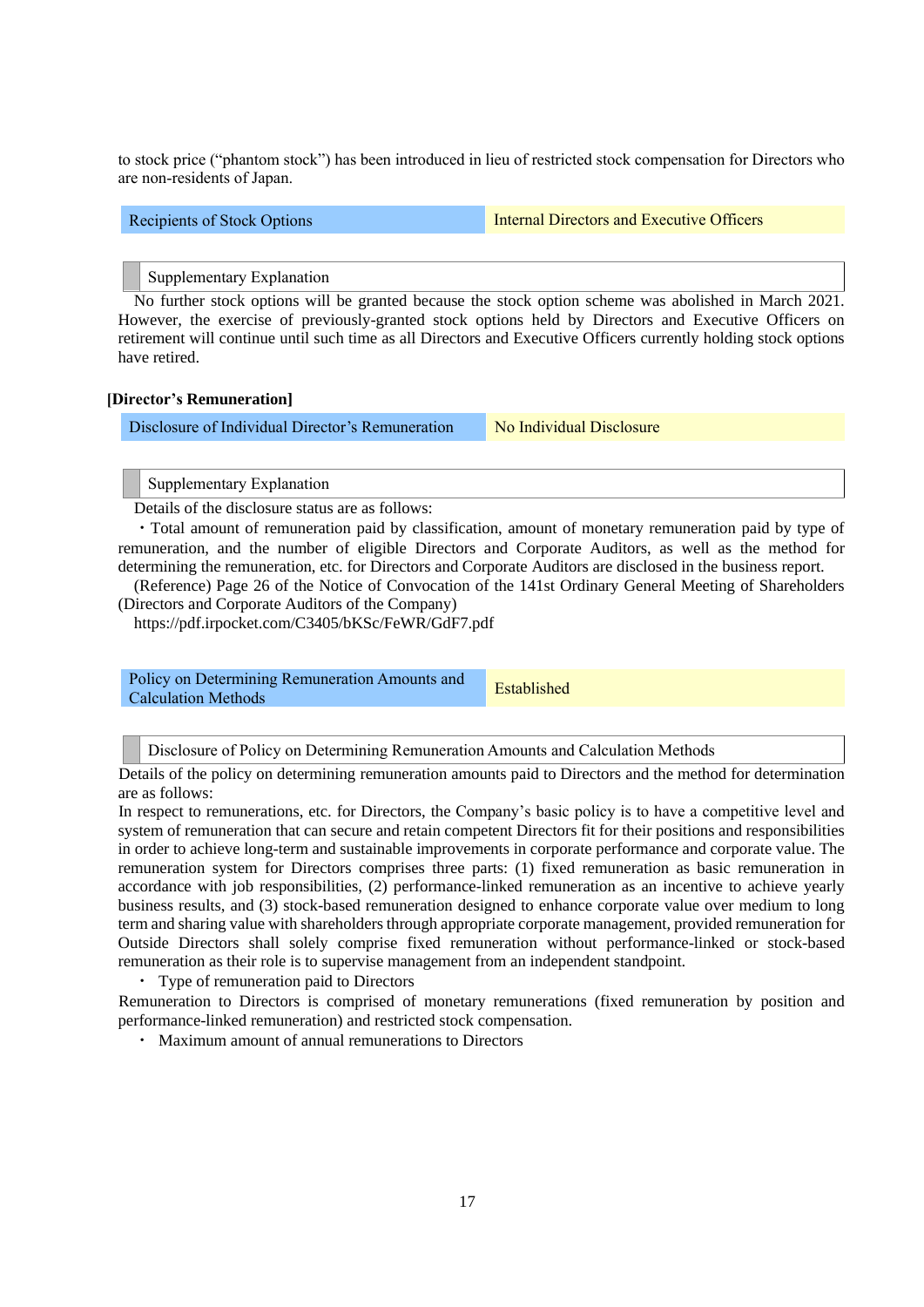Regarding the maximum amount of annual remunerations to Directors of the Company, the following was resolved at the 125th Ordinary General Meeting of Shareholders of the Company held on June 28, 2006 and the 140th Ordinary General Meeting of Shareholders of the Company held on March 25, 2021.

<1> Amount of annual remunerations to Directors: ¥800 million or less resolved at the 131st Ordinary General Meeting of Shareholders

<2> Amount of restricted stock compensation to Directors (aside from <1> above): annual amount of ¥90 million or less, up to 60,000 shares each year, resolved at the 140th Ordinary General Meeting of Shareholders

Calculation method of remuneration, etc. paid to Directors The calculation method of the remuneration by type is as follows. The Corporate Advisory Committee led by Outside Officers and outside experts evaluates the amount of remuneration, calculated based on the calculation method described below, from an objective standpoint, and reports back to the Board of Directors. The Board of Directors determines the amount of remuneration for each Director after giving due consideration of the contents of this report.

Fixed remuneration by position: Fixed remuneration by position, in principle, is the amount obtained by multiplying the amount of fixed remuneration by position for the President which serves as the basis with the remuneration coefficients predetermined according to each position. The fixed monthly remuneration of the President is approximately six times the regular monthly salary of the managers of the highest level.

Performance-linked remuneration: Net income attributable to owners of the parent (before deducting performance-linked remuneration (bonus)) is the index for calculating the performance-linked remuneration as it is a clear indicator of the results of business operations and corporate management. Performance-linked remuneration for the President shall be the amount that is obtained by multiplying the amount of actual net income attributable to owners of the parent by 0.75/1000. The performance-linked remuneration for Directors shall be determined by multiplying the said amount by a predetermined remuneration coefficients corresponding to the position of each Director. Moreover, the amounts of performance-linked remuneration paid to Directors in charge of business units shall be determined so that they partially reflect the performance of the relevant business units. Performance-linked remuneration is not paid to Outside Directors.

Restricted stock compensation: A number of shares shall be allotted in consideration of the responsibilities of the President and the level of remuneration at other companies. From the perspective of sharing value with shareholders, the plan is designed so that those in higher positions receive more allotment of shares. Restriction on transfer is to be lifted at the time of retirement.

(Reference) Page 26 of the Notice of Convocation of the 141st Ordinary General Meeting of Shareholders (Directors and Corporate Auditors of the Company)

https://pdf.irpocket.com/C3405/bKSc/FeWR/GdF7.pdf

#### **[System for Supporting Outside Officers]**

The information is shared among Outside Officers through distributing and explaining in advance the proposals to be deliberated at the regular and extraordinary meetings of the Board of Directors. Staff members of Secretariat Group, General Affairs Department assist in the sharing of this information to the Outside Directors. The Company appoints staff for Corporate Auditor to assist Corporate Auditors including Outside Corporate Auditors. The staff collects and provides information necessary for auditing activities and offers other forms of support.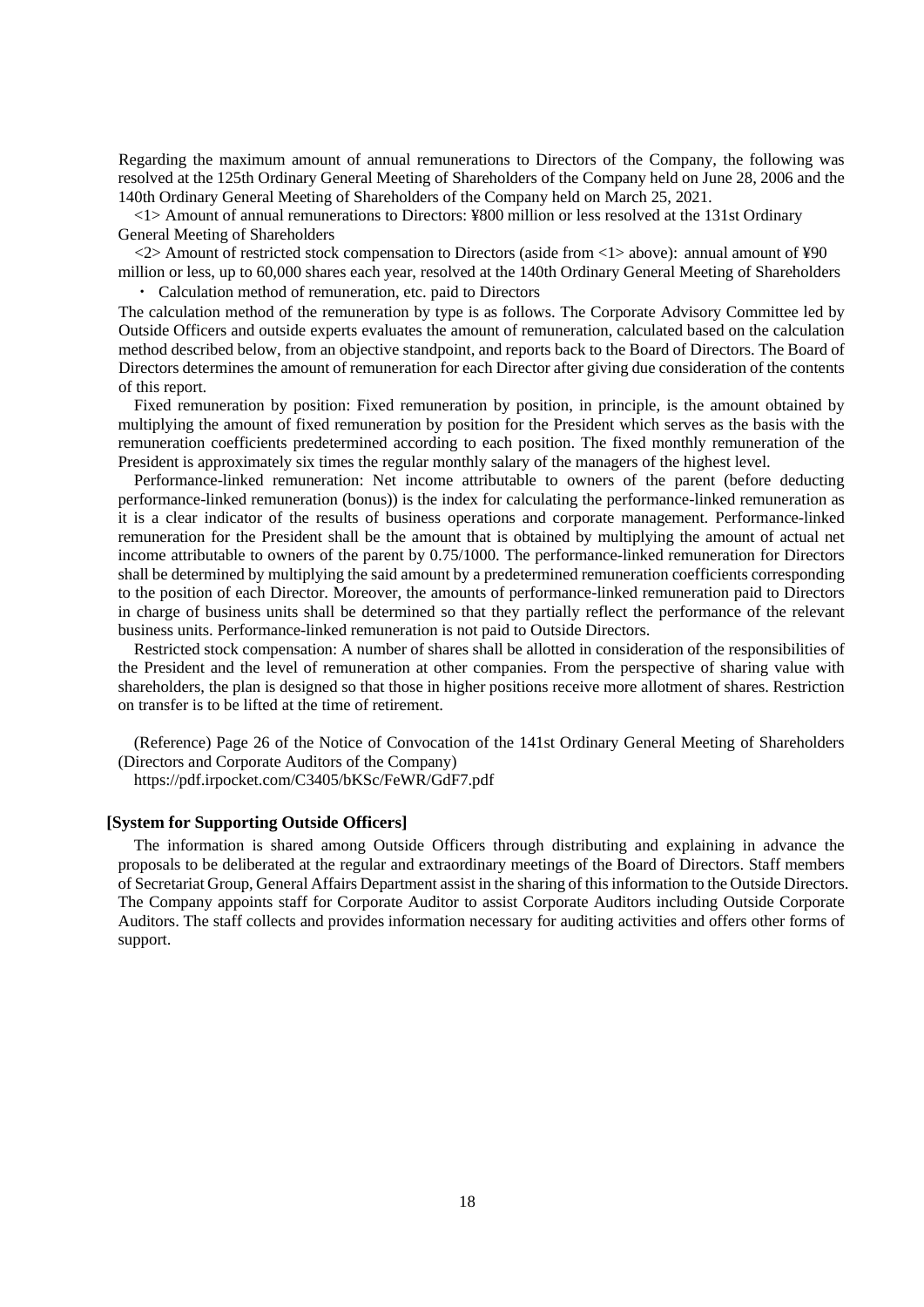#### **[Status of Retired Representative Directors and Presidents, etc.]**

| Status of retired Representative Directors and | Recorded |
|------------------------------------------------|----------|
| Presidents, etc.                               |          |

Names, etc. of Advisers and Counselors, etc. Formerly Served as Representative Directors and Presidents, etc.

| Name          | Position             | Responsibilities                                                                                                                                                      | Form and<br>Conditions of Work<br>(Full-time/Part-<br>time:<br>Compensation, etc.) | Date of<br>Retirement as<br>President, etc. | Term of<br>Employment |
|---------------|----------------------|-----------------------------------------------------------------------------------------------------------------------------------------------------------------------|------------------------------------------------------------------------------------|---------------------------------------------|-----------------------|
| Yasuaki Wakui | Part-time<br>Adviser | Chairman, etc. of<br>affiliates, etc. with<br>an emphasis on<br>social<br>contribution;<br>social contribution<br>activities, etc. (not<br>involved in<br>management) | Form of work: Part-<br>time<br>Compensation: Yes                                   | June 21, 2013                               | 1 year                |

Total number of Advisers, etc. formerly served as Representative Directors and Presidents, etc.: 1

Other matters

Mr. Yasuaki Wakui serves as a member of the board at affiliates with an emphasis on social contribution such as hospitals and an art museum, etc., and provides them with management guidance.

He is not involved in the Company's business execution or supervision.

#### **2. Matters on Functions of Business Execution, Auditing, Oversight, and Decision-Making of Nomination and Remuneration (Overview of Current Corporate Governance System)**

(1) Board of Directors and business execution body

The Board of Directors (convenes at least once a month), according to the Board of Directors' Regulations, deliberates and decides important management matters, including legal matters, and supervises the execution of business. The Board of Directors is chaired by the Chairman and Director. The maximum number of Directors is 12 in order to promote agile management decision-making by the Board of Directors, and the term of office is one year to clarify their responsibilities to the shareholders. There are currently 11 incumbent Directors, including one female and one foreign national. Four Outside Directors have a wealth of experience in and broad insight into economics, finance, and management, and assume the function of managerial oversight from an independent third-party standpoint.

No personal, capital, transactional or other relationship that would present a conflict of interest exists between the Company and the Outside Directors.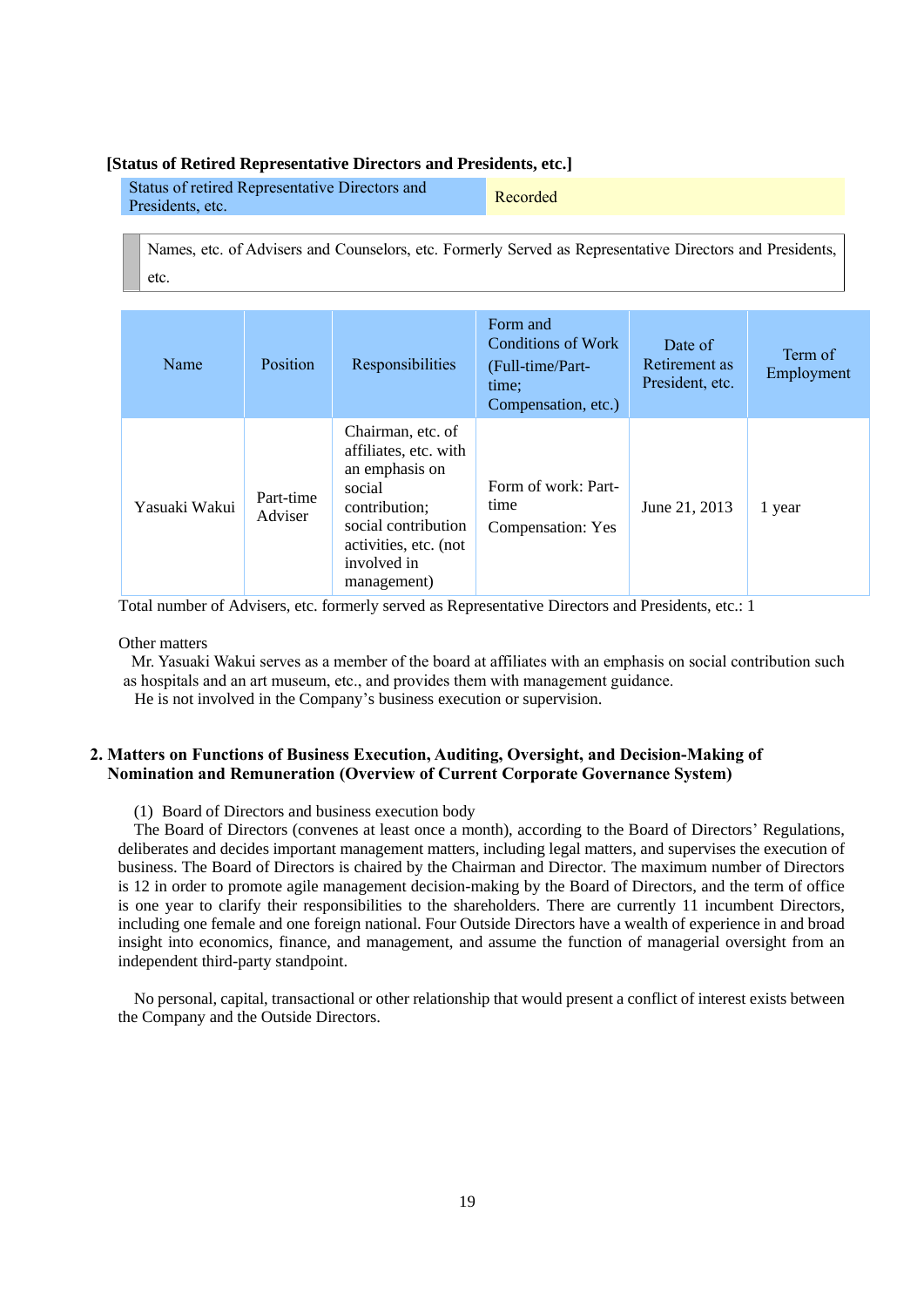・ Mr. Jun Hamano supervises the management from an objective standpoint as Outside Director and is providing opinions and suggestions based on his wealth of experience and broad insight gained through economic administration and other roles at the Cabinet Office, etc.

Ms. Keiko Murata supervises the management as Outside Director and is providing opinions and suggestions based on her experience in economic administration and analysis of Japan and overseas at the Cabinet Office and deep insight as a professor of Graduate School of Tokyo Metropolitan University.

・ Mr. Satoshi Tanaka supervises the management from an objective standpoint as Outside Director and is providing opinions and suggestions based on his wealth of experience and board insight gained through his service as Director responsible for the Corporate Staff Unit and Representative Director of Mitsui & Co., Ltd. The sales of Mitsui & Co., Ltd. to the Company for the most recent fiscal year were less than 0.2% of Mitsui & Co., Ltd.'s revenue for the same period.

・ Mr. Kiyoto Ido supervises the management from an objective standpoint as Outside Director and is providing opinions and suggestions based on his wealth of experience in economic administration gained at the Ministry of Finance, etc., and broad insight which were developed through international experiences at the Ministry of Foreign Affairs and other professional research institutions.

Pursuant to Article 427, Paragraph 1 of the Companies Act, the Company has entered into contracts with Outside Directors which limit their liability for damages under Article 423, Paragraph 1 of the same Act. The maximum liability amount under such contracts shall be the amount stipulated in laws and regulations. However, the aforementioned liability limitation shall be applied only in cases where such Outside Directors executed their duties in good faith and without gross negligence. As the chief executive responsible for business execution, the President appointed by the Board of Directors exercises control over the execution of business in the Group. Every executive officer (one-year term of office) appointed by the Board of Directors is responsible for business execution in the Group organization. As the heads of internal companies, divisions and major functional organizations, the executive officers bear responsibilities for operations and business results. In this way, the Company clearly separates the responsibilities of Directors, that is, decision-making and supervision on the management, from the responsibilities of business execution. Some Directors hold concurrent positions as executive officers. The President has established the Executive Committee (in principle, convenes twice a month) and various other councils and committees to deliberate and report on important matters concerning the Group's management policies and business execution.

#### (2) Board of Corporate Auditors and Internal Audit

The Board of Corporate Auditors consists of five Corporate Auditors, of which four are males and one is female, and three of them are independent Outside Corporate Auditors, the majority thereof. The Outside Corporate Auditors have a wealth of experience and broad insight into areas such as finance, law and management, and assume an auditing function from an independent third-party standpoint.

No personal, capital, transactional or other relationship that would present a conflict of interest exists between the Company and the Outside Corporate Auditors.

・Mr. Mitsuhiro Nagahama has a wealth of experience at financial institutions and broad insight, and conducts audit as Outside Corporate Auditor based on his track record as outside officer of other companies.

・Ms. Tomomi Yatsu conducts audits as Outside Corporate Auditor based on her broad insight as a certified public accountant and attorney at law and her wealth of experience as outside officer of other companies.

・Mr. Kenji Komatsu conducts audits as Outside Corporate Auditor based on his track records in management at many other companies both domestically and internationally, and a wealth of experience and broad insight developed through his career.

Corporate Auditors attend meetings of the Board of Directors and other important meetings, and monitor the Directors' execution of duties through inquiries conducted by such means as the examination of important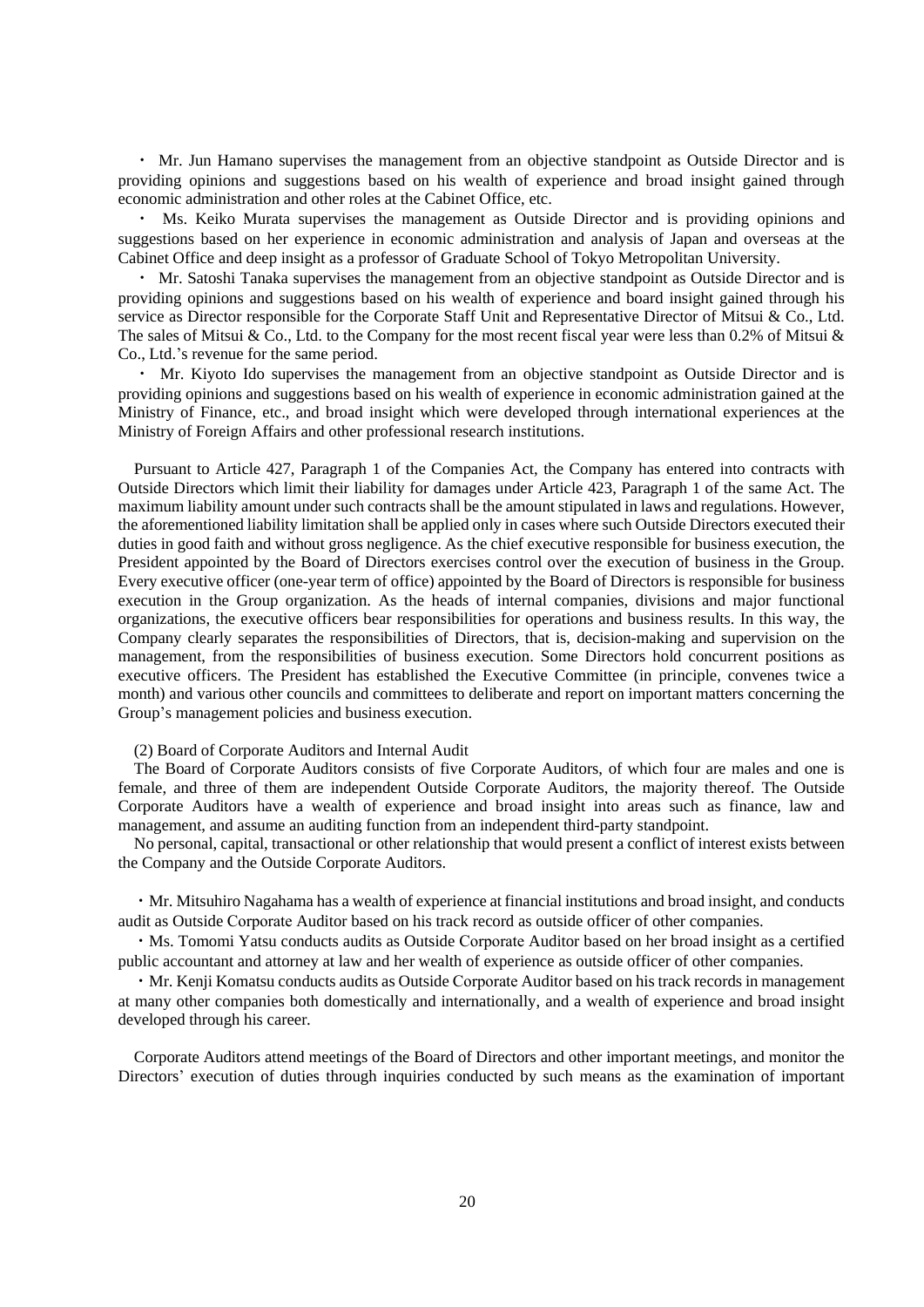documents and requests for explanations of the state of business affairs. In principle, the Board of Corporate Auditors convenes monthly.

The Corporate Auditors regularly have meetings with the Accounting Auditor receive reports on audit planning, implementation status and audit content. Also, they receive reports on internal audit results by the Corporate Auditing Division. The Corporate Auditors also serve as corporate auditors of core subsidiaries to conduct subsidiary audits as needed and attend periodic Group Auditor Liaison Meetings consisting of the subsidiary auditors to deepen their understanding of each company.

Pursuant to Article 427, Paragraph 1 of the Companies Act, the Company has entered into contracts with Corporate Auditors which limit their liability for damages under Article 423, Paragraph 1 of the same Act. The maximum liability amount under such contracts shall be the amount stipulated in laws and regulations. However, the aforementioned liability limitation shall be applied only in cases where such Corporate Auditors executed their duties in good faith and without gross negligence.

In addition, staffs for corporate auditors are appointed to assist the duties of Corporate Auditors.

#### (3) Status of Accounting Auditor

No special interests exist between the Company and the Accounting Auditor, PricewaterhouseCoopers Aarata LLC, or the engagement partners of the auditing firm who audit the Company. In addition, the auditing firm voluntarily takes steps to ensure the engagement partners are not involved in audits of the Company for longer than the prescribed period of time. The names of the certified public accountants who engaged in the duties of accounting auditor and the composition of assistants of audit engagement during the fiscal year ended December 31, 2021 were as follows:

Names of the certified public accountants who engaged in the duties of accounting auditor: Designated limited liability partners: Hiroyuki Kawase (continuous audit years: 1 year) / Kazuaki Sekine (continuous audit years: 2 years)

Composition of assistants of audit engagement:

Six certified public accountants; seven employees who have passed the qualification exam for accountants; and 16 other staff

#### **3. Reasons for Adoption of Current Corporate Governance System**

The Company has adopted the structure of "a company with the board of corporate auditors," whereby the fairness and transparency in the management is deemed to be secured, by having Outside Corporate Auditors who offer a wealth of management experience and professional knowledge added to the existing structure where Outside Directors are elected to provide valuable opinions and suggestions to the management also from an objective perspective.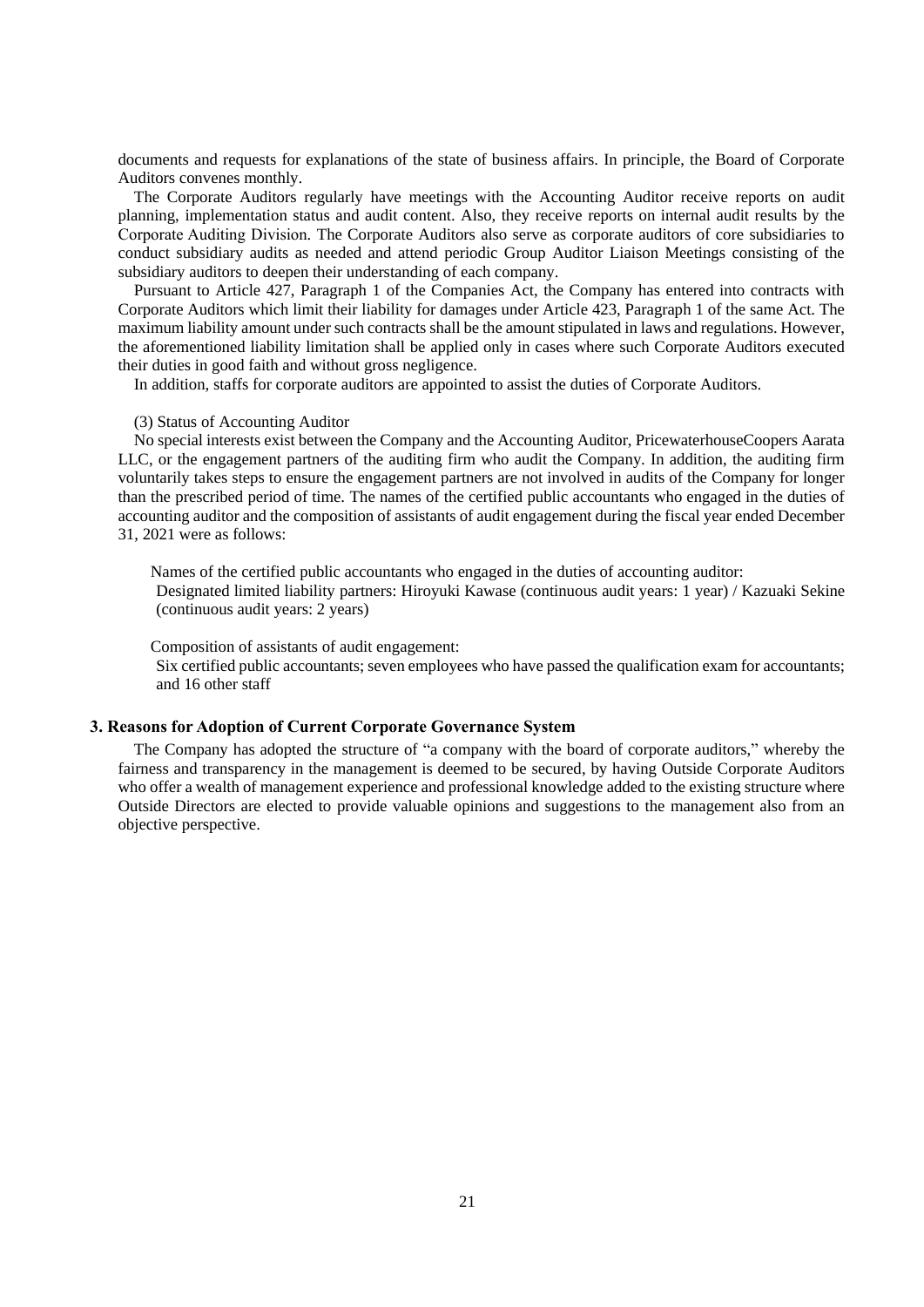## **1. Measures to Vitalize the General Meeting of Shareholders and Smooth Exercise of Voting Rights**

|                                                                           | Supplementary Explanation                                                                                                                                                                                                                                                  |
|---------------------------------------------------------------------------|----------------------------------------------------------------------------------------------------------------------------------------------------------------------------------------------------------------------------------------------------------------------------|
| Early Notification of General<br><b>Shareholder Meeting</b>               | We dispatch the notification of General Shareholder Meeting, in<br>principle, three weeks prior to the meeting. The convening notice for the<br>141st Ordinary General Meeting of Shareholders (held on March 24) was<br>dispatched on March 2.                            |
| Scheduling of General<br>Meeting of Shareholders<br>Avoiding the Peak Day | We hold the General Meeting of Shareholders in March to avoid the peak<br>season of other companies' shareholders meetings.                                                                                                                                                |
| Electronic Exercise of Voting<br><b>Rights</b>                            | The exercise of voting rights via electromagnetic means has been<br>introduced from the 126th Ordinary General Meeting of Shareholders<br>held on June 20, 2007.                                                                                                           |
| Participation in Electronic<br><b>Voting Platform</b>                     | An electronic voting rights exercise platform for institutional investors<br>operated by ICJ, Inc. (Investors Communication Japan) can be used.                                                                                                                            |
| Provision of the Convocation<br>Notice in English                         | The convening notice of the General Meeting of Shareholders is prepared<br>in English and posted on the Company's website and the electronic<br>voting rights exercise platform.                                                                                           |
| Other                                                                     | The General Meeting of Shareholders is broadcast live exclusively to<br>shareholders in the form of a participatory virtual general meeting. Video<br>of the General Meeting of Shareholders is available on the Company's<br>website on the following day of the meeting. |

## **2. IR Activities**

|                                                                           | <b>Supplementary Explanation</b>                                                                                                                                                                                                                                                                                                                                                                                                                                                          | Presentation by<br>Representatives |
|---------------------------------------------------------------------------|-------------------------------------------------------------------------------------------------------------------------------------------------------------------------------------------------------------------------------------------------------------------------------------------------------------------------------------------------------------------------------------------------------------------------------------------------------------------------------------------|------------------------------------|
| Preparation and Publication of<br>Disclosure Policy                       | Disclosure policies were prepared and announced in<br>2007. It is currently disclosed on the Company's<br>website:<br>https://www.kuraray.com/disclosure                                                                                                                                                                                                                                                                                                                                  |                                    |
| Regular Investor Briefings for<br><b>Individual Investors</b>             | Investor briefings for individual investors are held as<br>needed.                                                                                                                                                                                                                                                                                                                                                                                                                        | None                               |
| Regular Investor Briefings for<br>Analysts and Institutional<br>Investors | The Company holds meetings for analysts and<br>institutional investors, including conference calls, four<br>times a year. Audio and video archives of such<br>meetings are available (English version also available)<br>on the Company's website on the same or next day to<br>eliminate the information gap between the analysts and<br>institutional investors who can attend the briefings and<br>those including individual investors who cannot due to<br>location in remote areas. | Available                          |
| Regular Investor Briefings for                                            | The Company holds investor briefings in Europe, the                                                                                                                                                                                                                                                                                                                                                                                                                                       | None                               |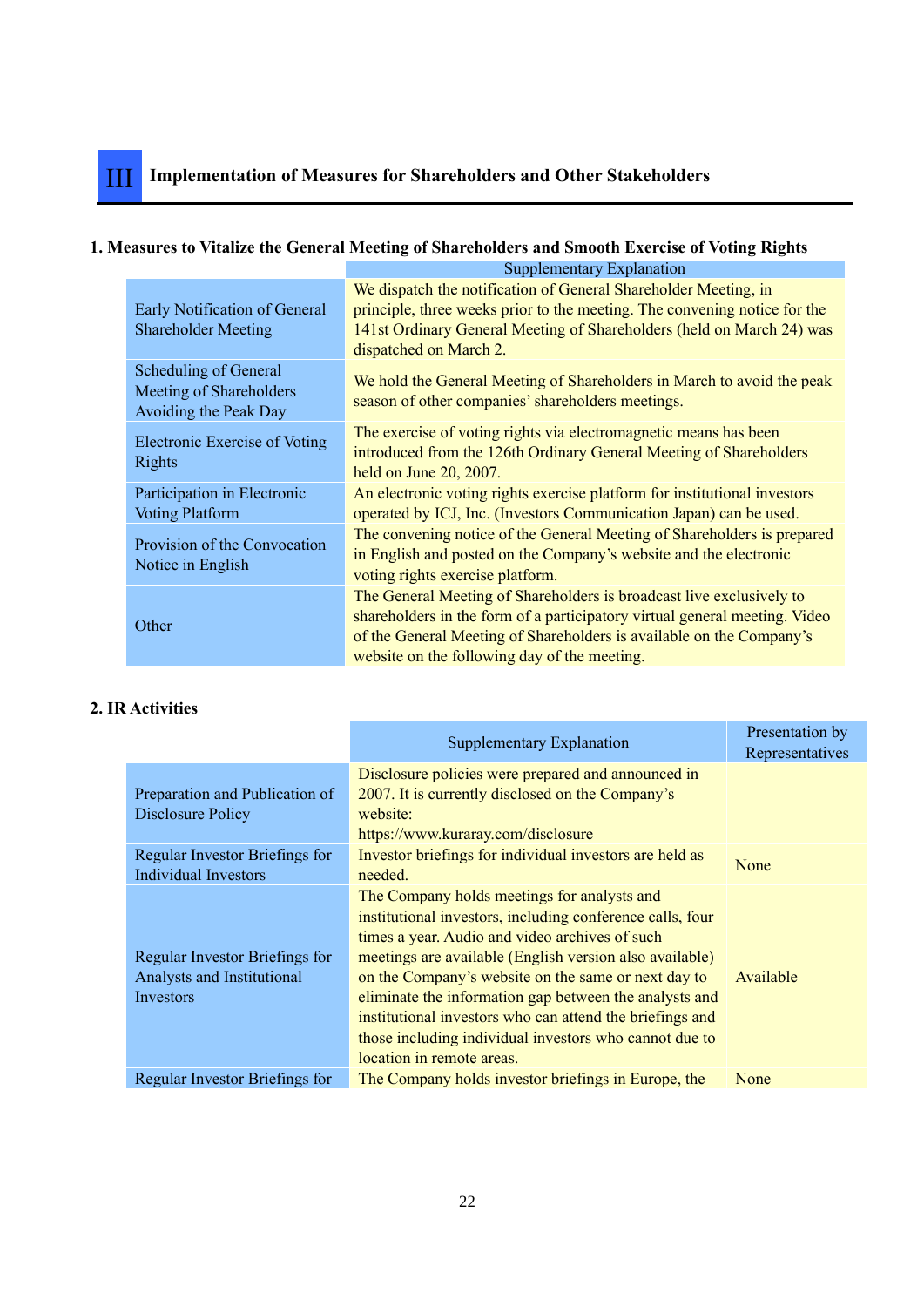|                                       | Supplementary Explanation                                                                                                                                                                                                                                                                                                                                                                                                                                                             | Presentation by<br>Representatives |
|---------------------------------------|---------------------------------------------------------------------------------------------------------------------------------------------------------------------------------------------------------------------------------------------------------------------------------------------------------------------------------------------------------------------------------------------------------------------------------------------------------------------------------------|------------------------------------|
| <b>Overseas Investors</b>             | United States, and Asia three times or thereabouts a<br>year in principle.<br>The Company also participates in conferences held by<br>securities companies several times a year.                                                                                                                                                                                                                                                                                                      |                                    |
| Posting of IR Materials on<br>Website | In addition to financial results, materials for timely<br>disclosure, press releases, videos and materials of the<br>results briefings, explanatory materials of medium-<br>term management plan, integrated reports, status of<br>corporate governance and stock information, etc.,<br>other materials such as dividend policy, past business<br>performance data, contents to provide the Company's<br>overview and other materials are posted for the<br>convenience of investors. |                                    |
| <b>Establishment of Department</b>    | IR-related services are handled by Corporate                                                                                                                                                                                                                                                                                                                                                                                                                                          |                                    |
| and/or Manager in Charge of           | <b>Communications Department, Corporate Management</b>                                                                                                                                                                                                                                                                                                                                                                                                                                |                                    |
| $_{\rm IR}$                           | Planning Office.                                                                                                                                                                                                                                                                                                                                                                                                                                                                      |                                    |

## **3. Measures to Ensure Due Respect for Stakeholders**

|                                                                                  | <b>Supplementary Explanation</b>                                                                                                                                                                                                                                                                                                                                                                                                                                                                                                                                                                                                                                                                                                                                                                                                                                                                                                                                                                                                                                                                                                                                                                                                                                                                                                                                                                                                                                                                                                                            |
|----------------------------------------------------------------------------------|-------------------------------------------------------------------------------------------------------------------------------------------------------------------------------------------------------------------------------------------------------------------------------------------------------------------------------------------------------------------------------------------------------------------------------------------------------------------------------------------------------------------------------------------------------------------------------------------------------------------------------------------------------------------------------------------------------------------------------------------------------------------------------------------------------------------------------------------------------------------------------------------------------------------------------------------------------------------------------------------------------------------------------------------------------------------------------------------------------------------------------------------------------------------------------------------------------------------------------------------------------------------------------------------------------------------------------------------------------------------------------------------------------------------------------------------------------------------------------------------------------------------------------------------------------------|
| Stipulation of Internal Rules for<br>Respecting the Position of<br>Stakeholders  | Internal rules for respecting the position of stakeholders are set forth in<br>"Our Commitment" and "The Kuraray Group Code of Conduct" and have<br>been announced.                                                                                                                                                                                                                                                                                                                                                                                                                                                                                                                                                                                                                                                                                                                                                                                                                                                                                                                                                                                                                                                                                                                                                                                                                                                                                                                                                                                         |
| Implementation of<br><b>Environmental Activities and</b><br>CSR Activities, etc. | In 2022, Kuraray formed the Sustainability Committee, which took the<br>place of the former CSR Committee. Chaired by the President, the<br>Sustainability Committee is tasked with making swift decisions and<br>formulating response measures in a timely manner regarding matters such<br>as the selection of important sustainability-related issues and the<br>distribution of management resources. The Sustainability Committee has<br>five global project teams (Global Climate/GHG emission reduction, TCFD<br>Promotion, Sustainability Portfolio, Sustainability Procurement, and<br>Diversity & Inclusion) and the Sustainability Strategy Proposal Team,<br>which responds to global requests while promoting sustainability activities<br>in a manner befitting the Company. Activity continues on the six<br>Responsible Care items discussed by the former CSR Committee (i.e.,<br>environmental conservation, process safety and disaster prevention,<br>occupational safety and health, chemical and product safety, logistics<br>safety, and interaction with society), and the results of the current fiscal<br>year and the plan for the following fiscal year are reported once per year to<br>the Sustainability Committee. The results of such activities are disclosed in<br>the Kuraray Report (an integrated report) and on the Company's website on<br>an annual basis.<br>In 2020, the Company declared its support for the recommendations of the<br>Task Force on Climate-related Financial Disclosures (TCFD), and in 2021, |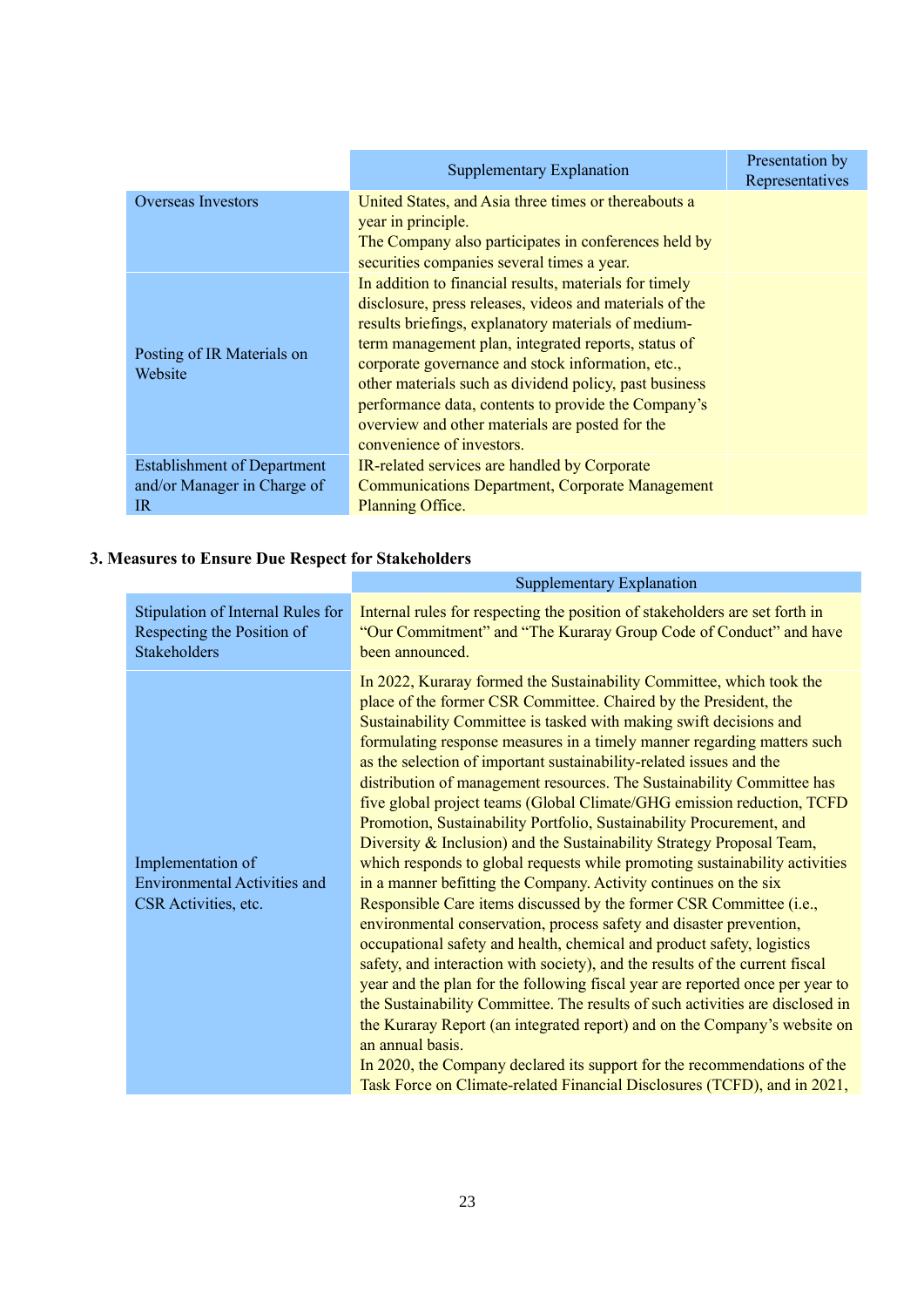|                                                                               | <b>Supplementary Explanation</b>                                                                                                                                                                                                                                                                                                                                                                                                                                                                                                                                                                                                                                                                                                                                                                                                                                                                                                                                                                                                                                                                                                                                                                                                                                                                                                                                                                                                                                                                                                                                                                                                                                                                                                                                                                                                                                                                                                                                                                                                                                                                                                  |  |  |  |  |  |  |
|-------------------------------------------------------------------------------|-----------------------------------------------------------------------------------------------------------------------------------------------------------------------------------------------------------------------------------------------------------------------------------------------------------------------------------------------------------------------------------------------------------------------------------------------------------------------------------------------------------------------------------------------------------------------------------------------------------------------------------------------------------------------------------------------------------------------------------------------------------------------------------------------------------------------------------------------------------------------------------------------------------------------------------------------------------------------------------------------------------------------------------------------------------------------------------------------------------------------------------------------------------------------------------------------------------------------------------------------------------------------------------------------------------------------------------------------------------------------------------------------------------------------------------------------------------------------------------------------------------------------------------------------------------------------------------------------------------------------------------------------------------------------------------------------------------------------------------------------------------------------------------------------------------------------------------------------------------------------------------------------------------------------------------------------------------------------------------------------------------------------------------------------------------------------------------------------------------------------------------|--|--|--|--|--|--|
|                                                                               | established the cross-organizational TCFD Promotion Team, which has<br>been proceeding with work aimed at enhancing TCFD disclosure. Also in<br>2020, the Company became a signatory of the United Nations Global<br>Compact (UNGC). By clearly stating its corporate position through these<br>initiatives, the Company will further promote sustainability management<br>based on the Kuraray Group's Corporate Statements, and continue helping<br>to realize a sustainable society.                                                                                                                                                                                                                                                                                                                                                                                                                                                                                                                                                                                                                                                                                                                                                                                                                                                                                                                                                                                                                                                                                                                                                                                                                                                                                                                                                                                                                                                                                                                                                                                                                                           |  |  |  |  |  |  |
| Development of Policies on<br><b>Information Provision to</b><br>Stakeholders | The policies on information provision to stakeholders are set forth in the<br>Disclosure Policy of the Kuraray Group and the Company Disclosure<br>Guidelines.                                                                                                                                                                                                                                                                                                                                                                                                                                                                                                                                                                                                                                                                                                                                                                                                                                                                                                                                                                                                                                                                                                                                                                                                                                                                                                                                                                                                                                                                                                                                                                                                                                                                                                                                                                                                                                                                                                                                                                    |  |  |  |  |  |  |
| Other                                                                         | Policies on and measures for promoting diversity:<br>By formulating the Kuraray Group Global Human Resources (HR) Policy,<br>the Company is promoting the employment of a diverse workforce<br>encompassing not only females but also foreign national, persons with<br>disabilities and seniors under the policies to ensure non-discrimination on<br>any ground such as gender, race and nationality, and to respect diversity<br>and individuality (Transferring contract workers to full-time permanent<br>employees is also actively underway.)<br>With the establishment of the Act to Partially Amend the Act on Promotion<br>of Women's Participation and Advancement in the Workplace on May 29,<br>2019, we formulated and announced the business owner action plan with<br>the purpose of raising the ratio of women among newly-recruited<br>employees by 10% or more compared to December 31, 2019, in both the<br>EC (general) and FL (clerical) streams, by December 31, 2024. The<br>Company aims to ensure that all employees will be able to develop careers<br>while balancing work with childcare, nursing care, and other household<br>chores. We have been creating mechanisms that enable everyone to<br>continue their careers even when contending with various life events<br>(family circumstances). For instance, we have made arrangements for<br>flexible working styles, such that include teleworking and flextime, and<br>have also established a scheme through which the employees are given<br>temporary leave, allowing them to accompany their spouse when their<br>spouse is assigned to overseas posts, and a comeback recruitment system<br>for corporate alumni. We have also pursued initiatives that raise employee<br>awareness in order to promote diversity and inclusion wherein women are<br>also actively involved. Under the workplace management with the focus on<br>work-life balance, an average of 152 hours of overtime are worked by<br>employees each year (approximately 13 hours per month), while the rate of<br>taking yearly paid vacations is approximately 80%. |  |  |  |  |  |  |

## IV **Matters Related to the Internal Control System**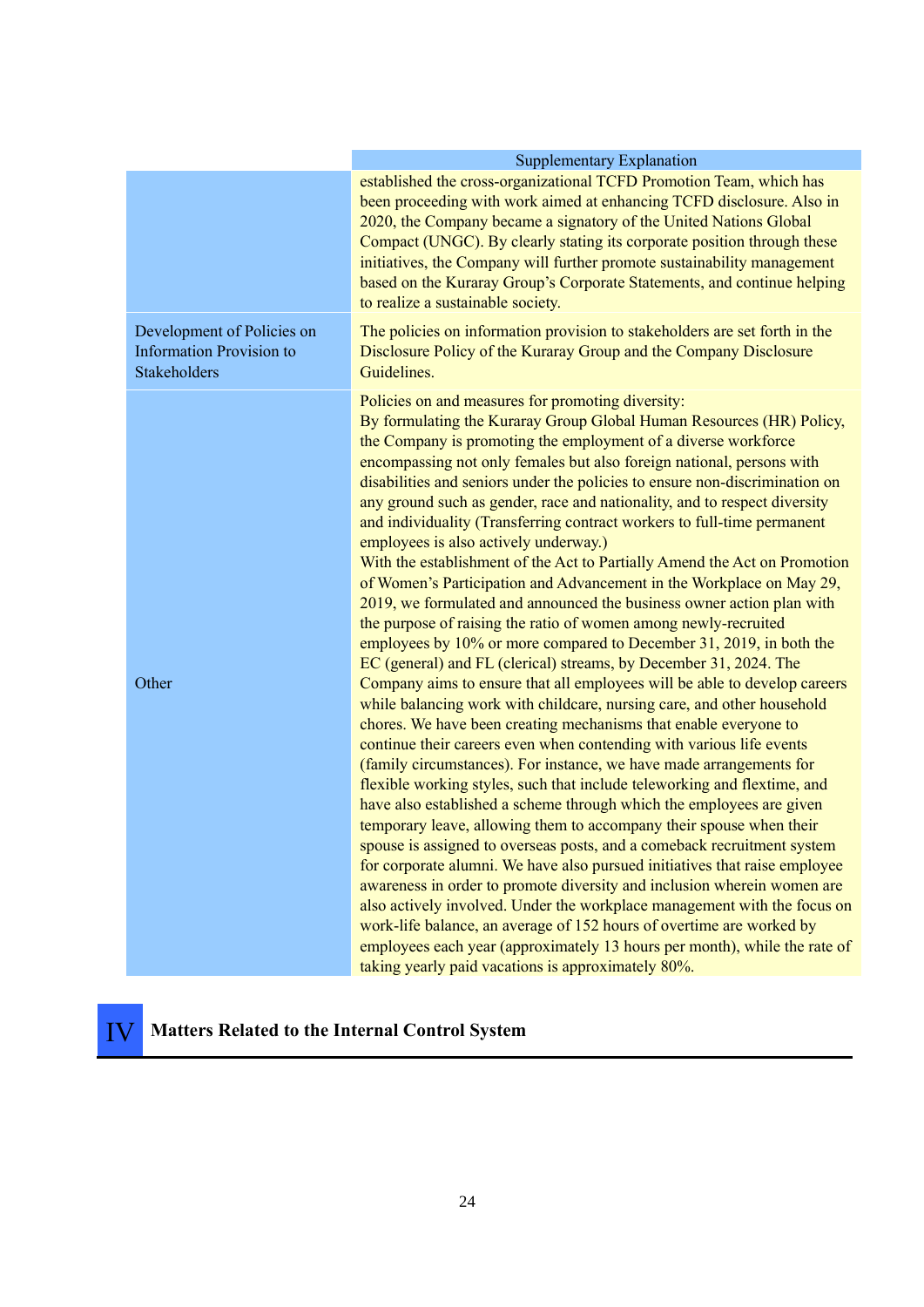#### **1. Basic Views on the Internal Control System and the Progress of System Development**

(Basic Views on the Internal Control)

Recognizing that developing and operating the internal control system is an important management issue, the Group has determined at its Board of Directors the Basic Policy for Establishment of an Internal Control System as following:

- 1. Systems to ensure compliance of execution of duties of Directors and employees with laws, regulations and the Articles of Incorporation
	- (1) The Board of Directors, based on the Articles of Incorporation, Regulations of Board of Directors, and other internal regulations, will make decisions concerning important management items of the Group, in addition to supervising the execution of duties by Directors and Executive Officers. To strengthen the supervisory functions of the Board of Directors, at least one-third of its Directors will be appointed as Independent Outside Directors.
	- (2) The Company has established "Corporate Advisory Committee" mainly comprised of Outside Officers and outside experts, as an advisory organ to the Board of Directors, with a view to enhancing transparency, fairness and objectivity in decision making concerning important matters of management, including nomination and remuneration of Directors.
	- (3) To promote corporate activities from the standpoint of sustainability, a Sustainability Committee will be established, which reports to the Board of Directors.
	- (4) Policies regarding compliance with laws and regulations will be defined as The Kuraray Group Code of Conduct. In order to conduct systematic development and operation of a compliance structure as the Group, a Risk Management and Compliance Sub Committee will be established, which reports directly to the President.
	- (5) As an internal reporting point for discovering unfair and illegal actions and unethical actions within the Group at an early stage and aiming for independent resolution, a Group Employee Counseling Room and the Global Compliance Hotline will be established. In addition, a Corporate Auditor Hotline will be established as an internal reporting point independent of the management.
	- (6) As a prevention measure against the violation of the antitrust laws, regular education and training will be held for executives and employees from each Group company, raising awareness of the internal guidelines regarding the antitrust laws and conducting regular monitoring of the compliance status.
	- (7) The Corporate Auditing Division, in compliance with the Internal Audit Regulations, will audit the conditions of business execution within the Group.
	- (8) Based on the Financial Instruments and Exchange Act, an internal control system will be established to ensure propriety of financial reporting, and will be operated appropriately.
	- (9) The Kuraray Group Code of Conduct will prescribe that the Group will deal with Anti-social forces and groups in a firm manner, and will not have any association with such forces and groups, thoroughly disseminating the rules throughout the Group.
- 2. Systems concerning storage and management of information regarding execution of duties of Directors Records regarding execution of duties of Directors such as approval documents, request documents, etc., and minutes and materials of General Meetings of Shareholders, Meetings of Board of Directors, and other main meetings will be stored and managed appropriately in accordance with laws and regulations and internal regulations.
- 3. Regulations and other systems regarding management of risk of loss
	- (1) Based on the Group Risk Management Regulations, systematic risk management will be conducted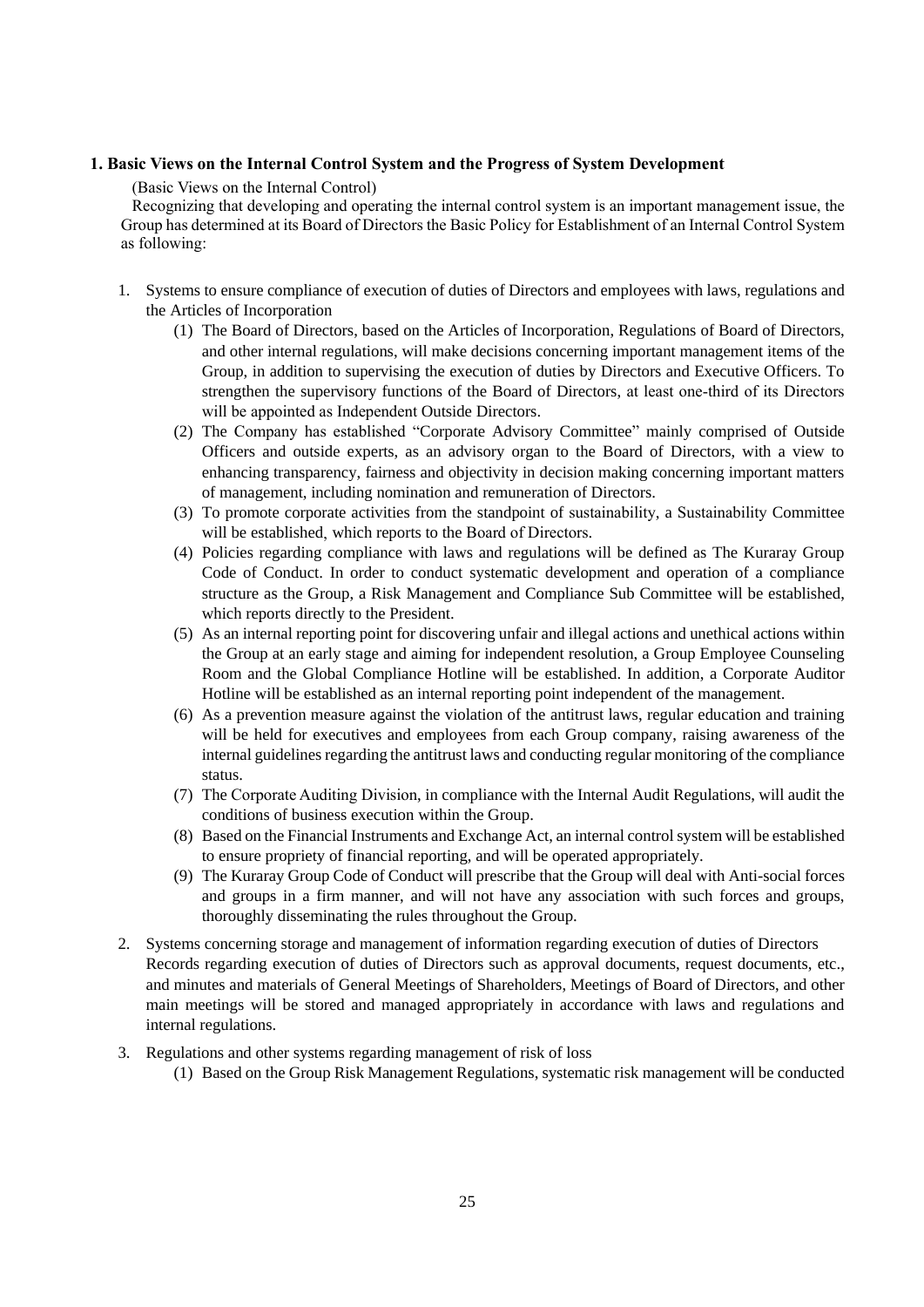throughout the Group.

- (2) Based on the Company Emergency Headquarters Operational Regulations, in the event of a significant crisis regarding the business activities of the Group, the Company Emergency Headquarters will be established headed by the President to deal with the issue.
- (3) Assuming a significant crisis such as a large-scale natural disaster, etc., a business continuity plan (BCP) will be defined on a per-division basis to minimize any interruption of business, and the BCP will be reviewed regularly.
- 4. Systems to ensure efficient execution of duties by Directors
	- (1) For decisions made by the President or requests of approvals by the Board of Directors regarding significant management items of the Group, preemptive deliberations will be held by the Executive Committee and various committees, aiming for swift management decision-making and efficient business execution.
	- (2) Authority to operate businesses as managers of Companies, Divisions, and key organizations will be delegated to Executive Officers, etc., appointed by the Board of Directors, and execution of business at each organization will be made in an appropriate and efficient manner.
- 5. Systems to ensure the propriety of business operations at the corporate group, composed of the Company and subsidiaries
	- (1) Business operation of each Group company will be conducted according to the management policies of the Group as a whole, as defined in the medium-term management plan and annual management plan. Based on the Domestic Affiliated Companies Management Standards and the Overseas Affiliated Companies Management Standards, each Group company will seek approval and report to the Board of Directors or Executive Committee of the Company concerning important items.
	- (2) Decision-making standards will be defined for each Group company within the Domestic Affiliated Companies Management Standards and the Overseas Affiliated Companies Management Standards, and will be managed appropriately and efficiently. Additionally, to promote unified operations through aiming for communication of views within the Group, a liaison meeting will be held as required between the President of the Company and the Presidents of each Group company.
	- (3) Based on The Kuraray Group Code of Conduct, the system will be put in place to enable appropriate execution of duties by Directors and employees of each Group company. In addition, officers will be seconded from the Company to each Group company, to supervise business execution by Directors and employees of each company, and the Corporate Auditing Division will conduct internal audits in accordance with the Internal Audit Regulations.
- 6. Independence from Directors of employees assisting the duties of Corporate Auditors and items regarding ensuring the effectiveness of instructions given to these employees Staff for Corporate Auditor will be assigned to assist the duties of Corporate Auditors. Staff for Corporate Auditor will receive direction and orders from Corporate Auditors, and concerning personnel affairs and salary of Staff for Corporate Auditor, decisions will be made after deliberations between the Director supervising personnel affairs and the Corporate Auditor.
- 7. Systems regarding reporting to Corporate Auditors of the Company and systems to ensure persons who make reports do not receive detrimental treatment as a result of making a report
	- (1) Corporate Auditors will attend Meetings of Board of Directors and receive reports concerning conditions of business execution at the Company and each Group company through liaison meetings, etc., with Presidents of significant subsidiaries.
	- (2) The Corporate Auditing Division will periodically report to the Board of Corporate Auditors concerning conditions of internal audits at the Company and each Group company.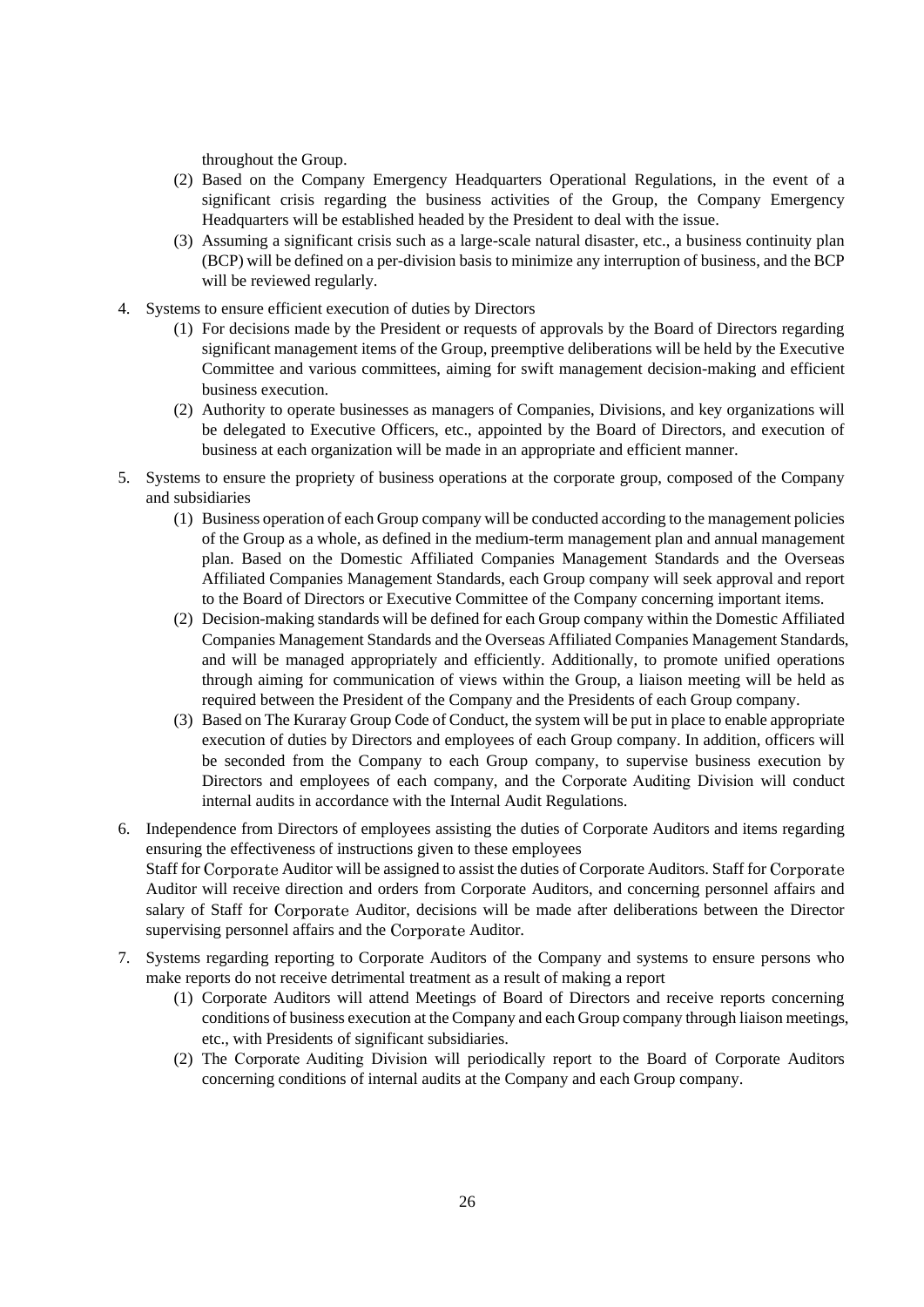- (3) Upon discovering important issues regarding significant violations of laws and regulations or other compliance issues, Directors and officers of the Company and each Group company will swiftly report to Corporate Auditors. Corporate Auditors may request reports regarding these items as required from employees of the Company and the Group.
- (4) Employees of the Company and each Group company can notify Corporate Auditors of these matters using the Corporate Auditor Hotline.
- (5) Regarding persons who make the above reports and notifications, internal regulations will stipulate that persons who make reports do not receive detrimental treatment on the grounds of making the report.
- 8. Items regarding prepayment of expenses, procedures for reimbursement, and policies regarding processing of other expenses and liabilities arising from execution of duties by Corporate Auditors When Corporate Auditors request prepayment or reimbursement, etc., for expenses arising during the course of execution of duties, unless the contents are especially unreasonable, payment will be processed without delay.
- 9. Other systems to ensure that audits by Corporate Auditors are made effectively In order to exchange opinions regarding challenges facing the Company, important audit issues, etc., Corporate Auditors will periodically meet with the Representative Directors, and implement interviews with Directors, Executive Officers, and important employees.

(Progress of the System Development for Internal Control and Risk Management in the fiscal year ended December 31, 2021)

- 1. Initiatives relating to compliance
	- (1) To work toward improving compliance awareness, workshop-style online seminars on the topic of harassment were implemented for Section Managers (including Group Leaders) or higher at domestic Group companies, and each participant subsequently implemented training for employees in their respective divisions.
	- (2) To establish an effective Antimonopoly Act compliance system, the Company has been developing a Kuraray Group Antitrust Compliance Program and implementing this program across the entire Group. In fiscal 2021, the Company continued monitoring the compliance system in high-risk businesses and sectors, taking various measures including the education and training of officers and employees and annual auditing of bid projects.
	- (3) The Internal Auditors Office (currently the Corporate Auditing Division) implemented an assessment on the development and operation status of an internal control system (J-SOX) to ensure propriety of financial reporting of the Company and the Kuraray Group. Results of the assessment were audited by PricewaterhouseCoopers Aarata LLC, and was reported to the Board of Directors.
- 2. Initiatives relating to risk management
	- (1) Self-assessment of risks was implemented at each domestic and overseas organization based on the Kuraray Group Risk Management Regulations. Following discussions at the Risk Compliance Committee, the President specified significant business risks and appointed supervisors in charge of each risk in order to implement measures to avoid and reduce such risks.

In December 2021, we identified the following items as priority issues in the Kuraray Group risk management for fiscal 2022.

- i. Take immediate measures to prevent recurrence of leakage of confidential information.
- ii. To mitigate risks of occupational incidents, an in-house team of experts shall conduct an audit to objectively evaluate the implementation status of measures to address issues identified in the overall inspection especially of overseas plants from administrative aspects (operational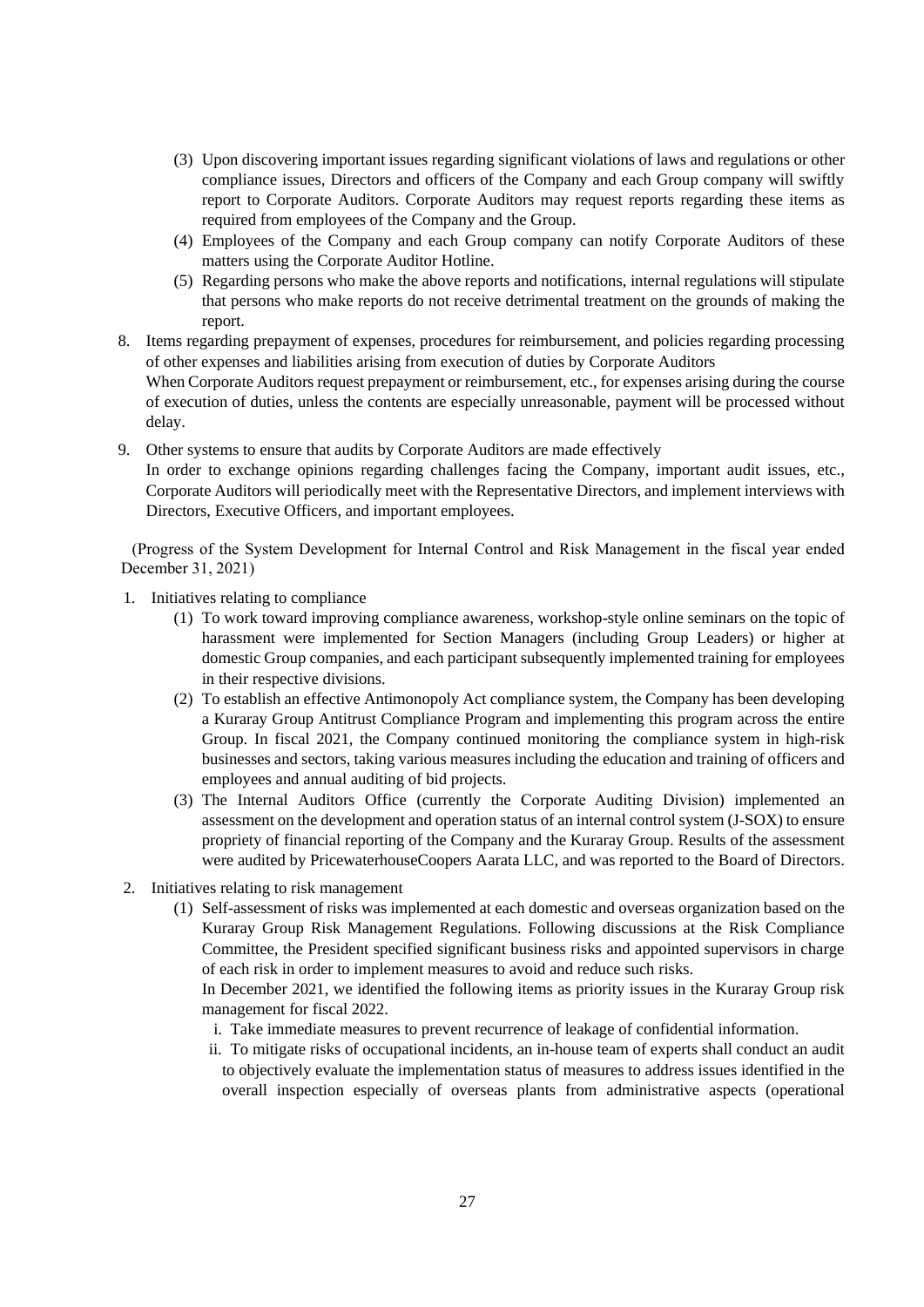management, facility management) including not only safety design but also human resources development, thus leading to steady improvement.

- iii. To address the supply risk of raw material, fuels and secondary materials, reinspect all items including general-use products from a supply chain perspective and devise a more comprehensive BCP.
- iv. Continue to ensure that the Company is well prepared for the COVID-19 pandemic.
- (2) In response to the global outbreak of COVID-19, the response team set up in January 2020 continues to collect information on infection cases in Group companies in Japan and overseas, plan and implement infection prevention measures, and disclose infection cases, if any, to internal and external parties. In addition, as a measure against the risk of large-scale natural disasters (earthquakes, floods), a safety confirmation drill was held, attended by all employees working at the Head Office and Osaka Office. Additionally, to enable prompt action against production downtime expected in the event of a disaster at each business site, the BCP updating procedure was revised.
- 3. Initiatives relating to internal control of the corporate group
	- (1) The "Corporate Advisory Committee," comprised of one Internal Director, five outside officers and two outside experts, met twice during the year. As an advisory body to the Board of Directors, the Committee deliberated on Director candidates and executive compensation, etc. and made recommendations and reports on the outcome to the Board of Directors.
	- (2) In fiscal 2021, all businesses were operated according to the management policies of the Kuraray Group as a whole as defined in the annual management plan, and we worked to establish a mediumterm management plan beginning in fiscal 2022. Based on the Domestic Affiliated Companies Management Standards and the Overseas Affiliated Companies Management Standards, each Kuraray Group company has sought approval and reported to the Board of Directors or Executive Committee of the Company as needed concerning their respective important items.
- 4. Initiatives relating to audit systems of Corporate Auditors

Corporate Auditors met with Representative Directors to exchange opinions regarding challenges the Company faces, important audit issues, etc., while implementing interviews with each Executive Director, Executive Officer, and other important employees.

#### **2. Basic Views on Eliminating Anti-Social Forces and the Progress of System Development**

The Group declares in Corporate Statement, "Our Commitment" how the Group fulfills its accountability and responds to the expectation from the society in regard with the diverse connections to the society. In the Kuraray Group Code of Conduct, which embodies "Our Commitment," we have pledged that we take a resolute stance against, and will not associate with, anti-social groups or organizations. In order to ensure that its Directors and employees comply with this code of conduct, the Company strives to familiarize them with this code through creating and distributing Kuraray Group Compliance Handbook, which offers explanations of the Kuraray Group Code of Conduct, and holding training on corporate ethics. In addition, the Company separately stipulates the prohibition of illegal profit offering and handling of donations, etc. and is working on educational activities on a Group-wide basis to maintain a sound relationship with the society. In case of any unreasonable demands, etc. made by anti-social forces, the Company has a system in place whereby General Affairs Department of the Head Office, the responsible division, collects and collates information, and Manager of General Affairs Department deals with the case as a person in charge of preventing unreasonable demands through coordinating with the relevant external authorities including the police and attorneys.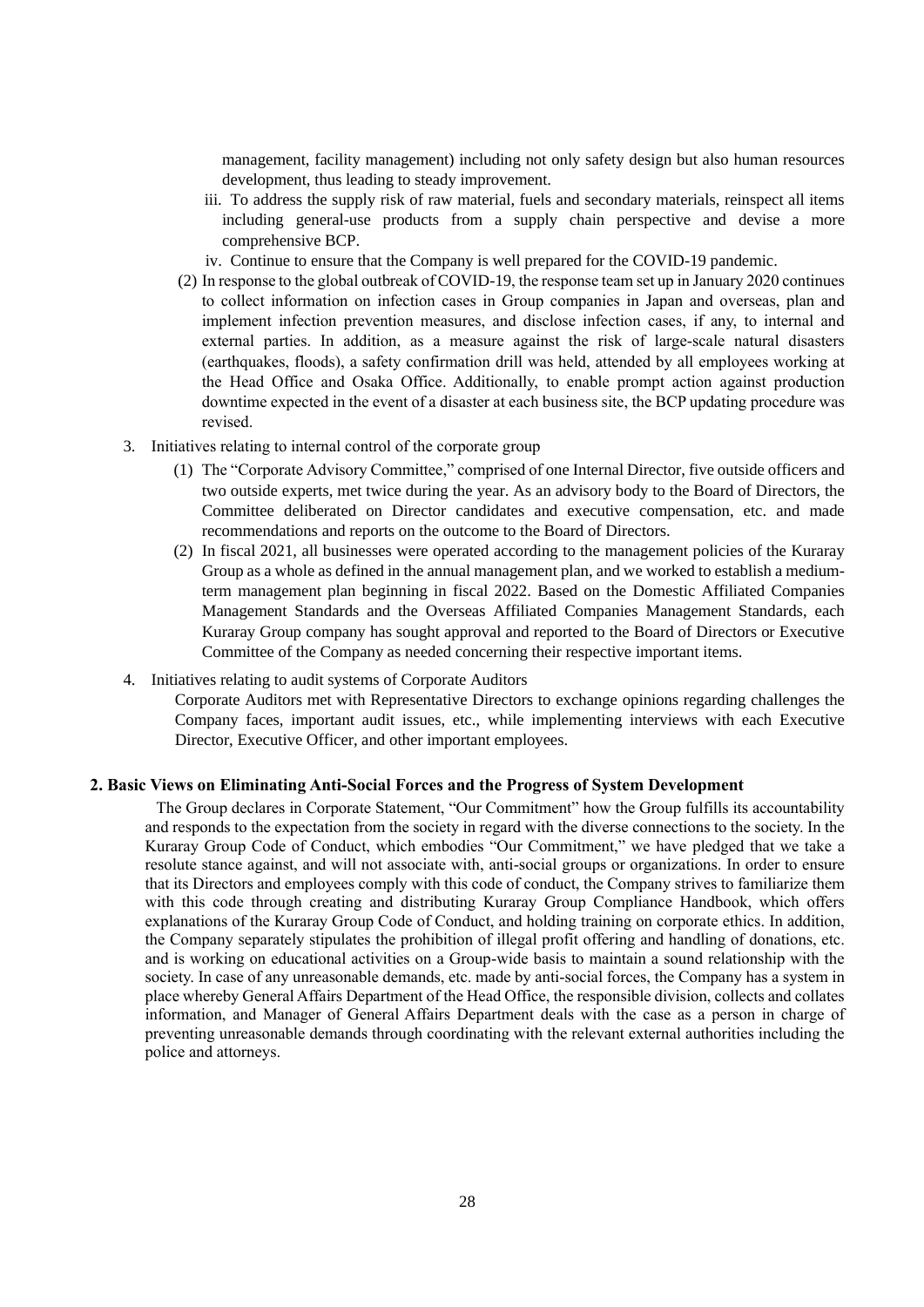

#### **1. Adoption of Anti-Takeover Measures**

Adoption of Anti-Takeover Measures Not adopted

Supplementary Explanation

#### **2. Other Matters concerning Corporate Governance System**

1. Basic Stance toward Disclosure

With our mission of "We are committed to developing new fields of business using pioneering technology that improves the environment and enhances the quality of life throughout the world. For people and the planet—to achieve what no one else can," the Group is striving to enhance its corporate value. Under this mission, our basic stance toward disclosure is to fulfill our accountability to the society through timely and sufficient disclosure of information.

Our basic policy on disclosure is to strictly control the corporate confidential information while at the same time actively disclosing information as a corporate group that is open to society through implementing the principles of "We will maintain a sound relationship with society through good communication" and "We will honor all intellectual property and secure data and information in a proper manner" both stipulated in our commitment (comprised of six principles).

In accordance with the Disclosure Policy of the Kuraray Group which is a written outline of such basic stance and the Company Disclosure Regulation specifying the principles and practice of disclosure, the Company has established the internal system as following in order to accurately execute the disclosure of "corporate information required for disclosure" (hereinafter, "important corporate information") as set forth in the rules of the Tokyo Stock Exchange for timely disclosure.

2. The Timely Disclosure System of the Company's Information

(1) Organization in charge of disclosure

Corporate Communications Department, Corporate Management Planning Office takes charge as the division responsible for the disclosure of important corporate information of the Group.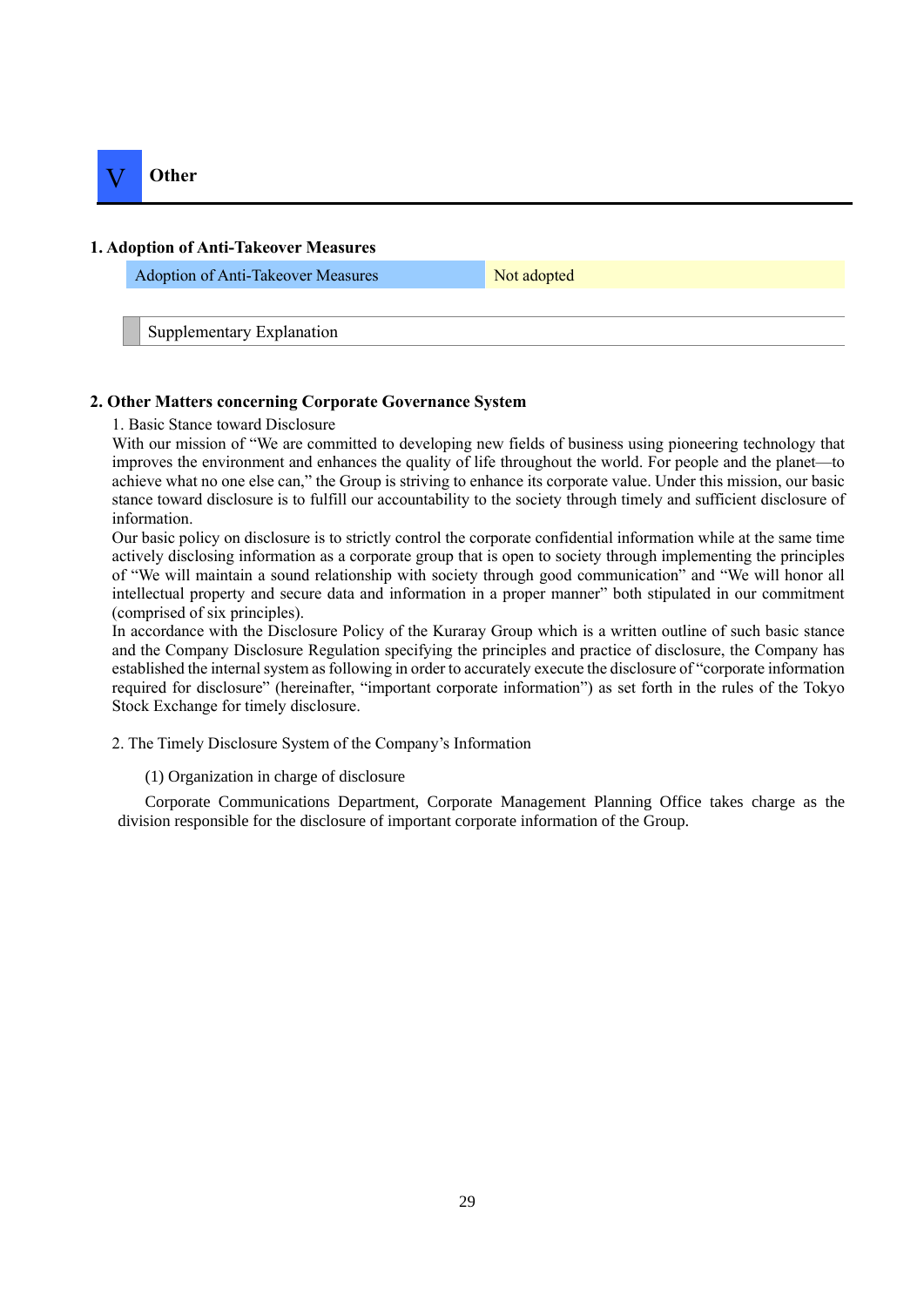#### (2) Collection and control of information

Important information of the Group (determining events, occurring events, or information related to financial results) is reported from each business execution organization to the top management and its staff, that is, the General Manager of Corporate Management Planning Office. Matters requiring the judgment and determination of the top management are presented for discussion at the Executive Committee.

Corporate Communications Department, Corporate Management Planning Office responsible for disclosure obtains the important information in a timely manner via managers in charge of disclosure that are placed in each business execution organization, Corporate Management Planning Department of the Corporate Management Planning Office, administrative organization of the Head Office and other divisions.

In the event of accidents, disasters and other emergencies, Corporate Communications Department, Corporate Management Planning Office obtains the information in a timely manner via the communication network provided in the "Corporate Emergency Headquarters Operating Specifications" or through the duties at the Emergency Headquarters.

#### (3) Judgment and Determination regarding Disclosure

Matters relevant to the important corporate information are disclosed in a timely manner by Corporate Communications Department, Corporate Management Planning Office. Matters that are uncertain whether they are relevant to the important corporate information are subject to the judgment by Manager of Corporate Communications Department, Corporate Management Planning Office after discussion by the Corporate Communications Department, the Corporate Management Planning Office and Legal Department, Corporate Sustainability Division.

Even when information is not deemed to be relevant to the important company information, if such matters are required to be disclosed in fulfilling the Group's accountability to the society, President makes decision after the discussion at Executive Committee. Notwithstanding the foregoing, in the event of emergencies, President or an officer authorized by the President shall make decision regarding disclosure after the discussion with Manager of Corporate Communications Department, Corporate Management Planning Office.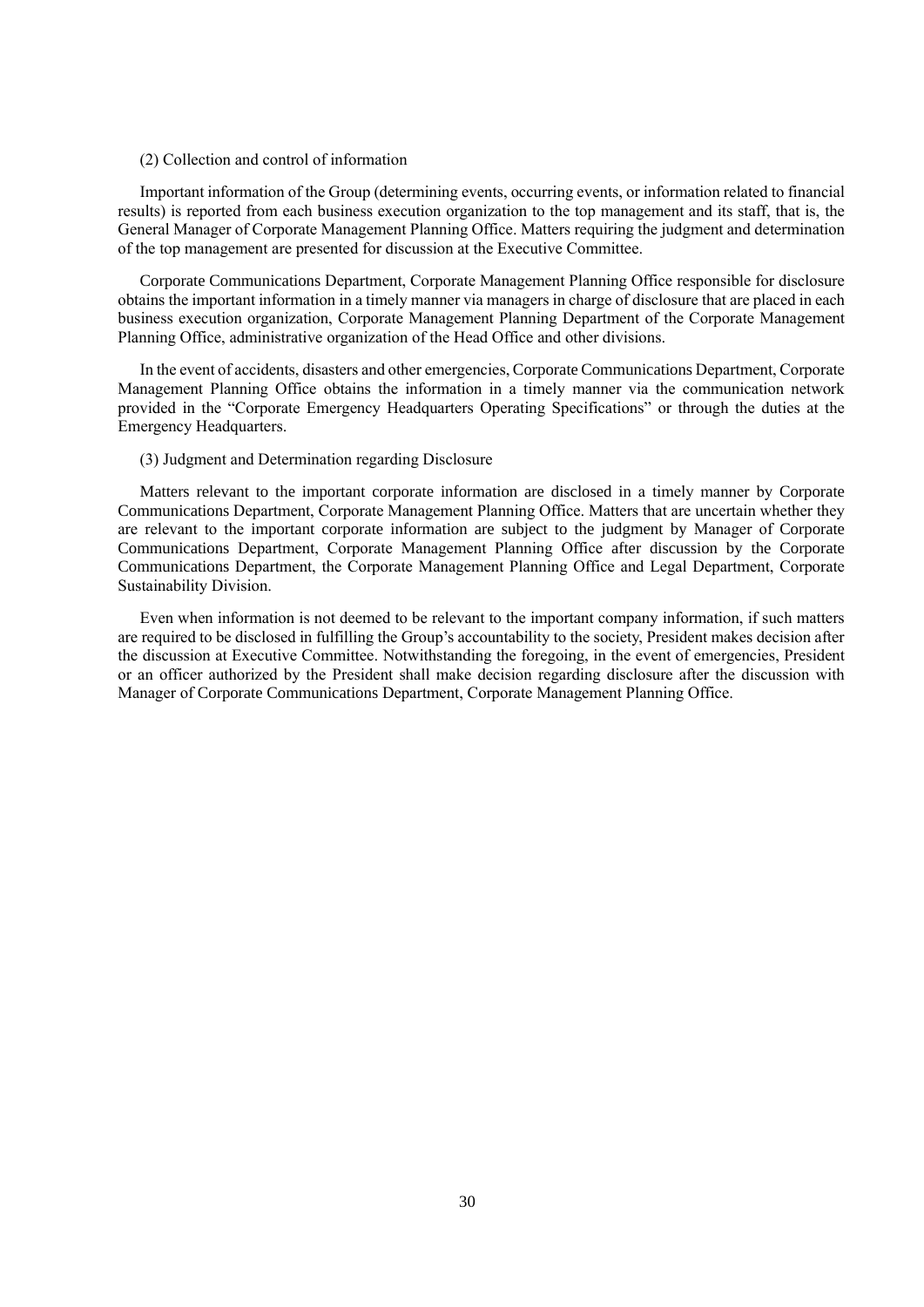

(Note) The above is our corporate governance system as of March 24, 2022. Subsequent organizational changes have not been reflected.